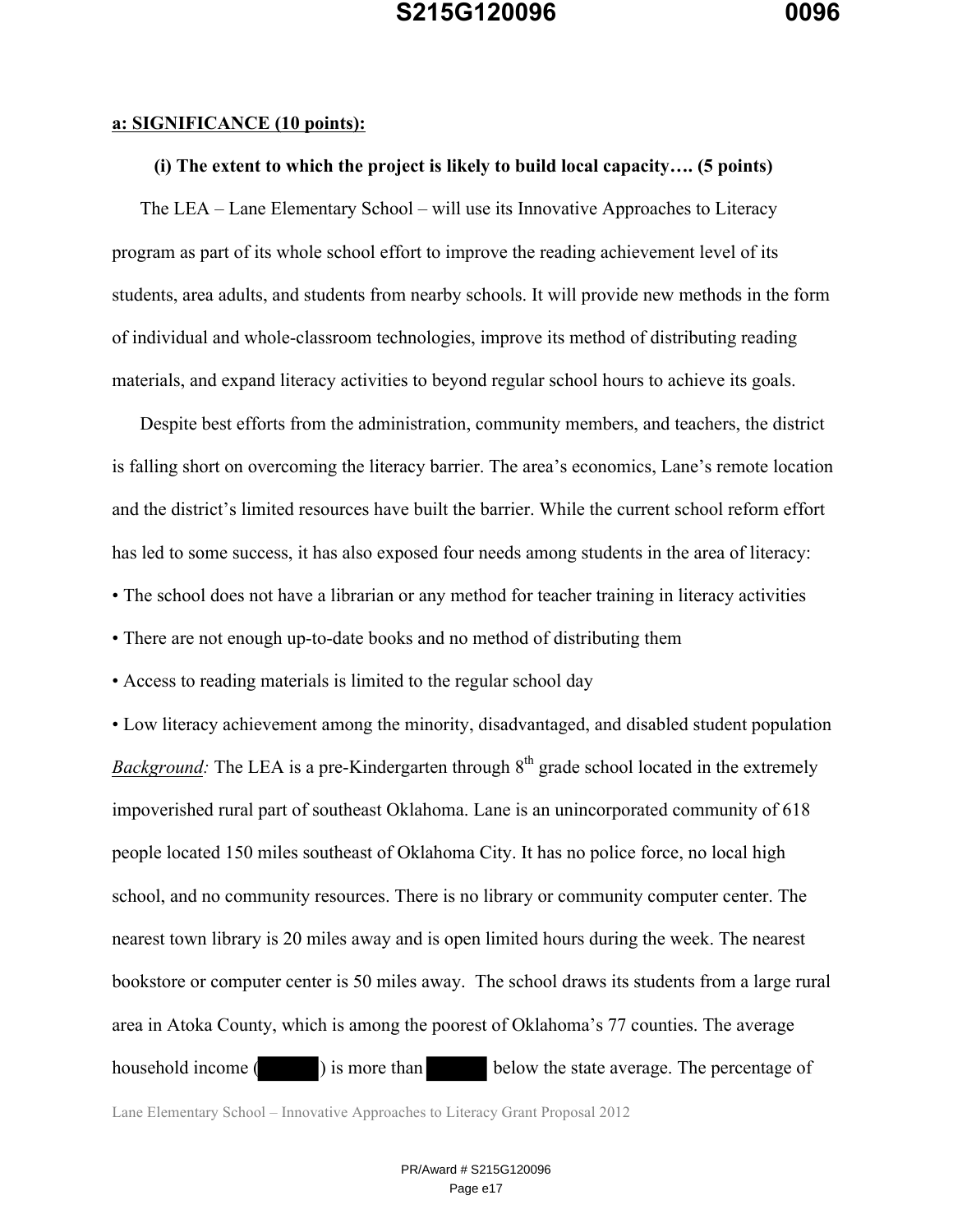households below the poverty level is 35.8 percent. There is a negative social environment among the Native American students (who make up 59 percent of the student population) and students from impoverished families (who make up 80 percent of the student population).<sup>1</sup> These groups have little access to modern methods of increasing student literacy and thus do not place much value on it.<sup>2</sup> These student groups not only have negative social situations, they consistently score 30 percent worse than the general student population on the OCCT test each spring and rarely meet Accelerated Reader goals at each grade level.

The problem is evident enough in the classroom, but the Oklahoma Core Curriculum Test scores proves it further. Average scores from the last three years of OCCT tests show that almost every grade level scored below state average in the reading component. A 2011 assessment of Lane students using Literacy First Assessment showed that 55 percent of Kindergarten students are identified as "at-risk" for reading. The percent jumps in the next three grades, as 85 percent of first grade students are "at-risk," 88 percent of second graders are "at-risk," and 79 percent of third grade students are "at-risk."

**1. Need for the availability of well-trained, certified school library media specialists and school staff:** The school library is staffed only half-time by a staff member with other duties. For three hours of each school day, the library is closed. Not only does the project need a full-time library media specialist, the project needs to allow the librarian to collaborate with teachers on literacy projects so that literacy-based methods are taught to children at all times of the day. The Looking Up project cannot be launched and implemented effectively without librarian, teacher and administrator training in specific technologies. This project will need specific, outside, research-proven training to introduce new and innovative techniques in teaching literacy to students from 3 to 14 years old. *To meet that need, the Looking Up project will hire a full-time*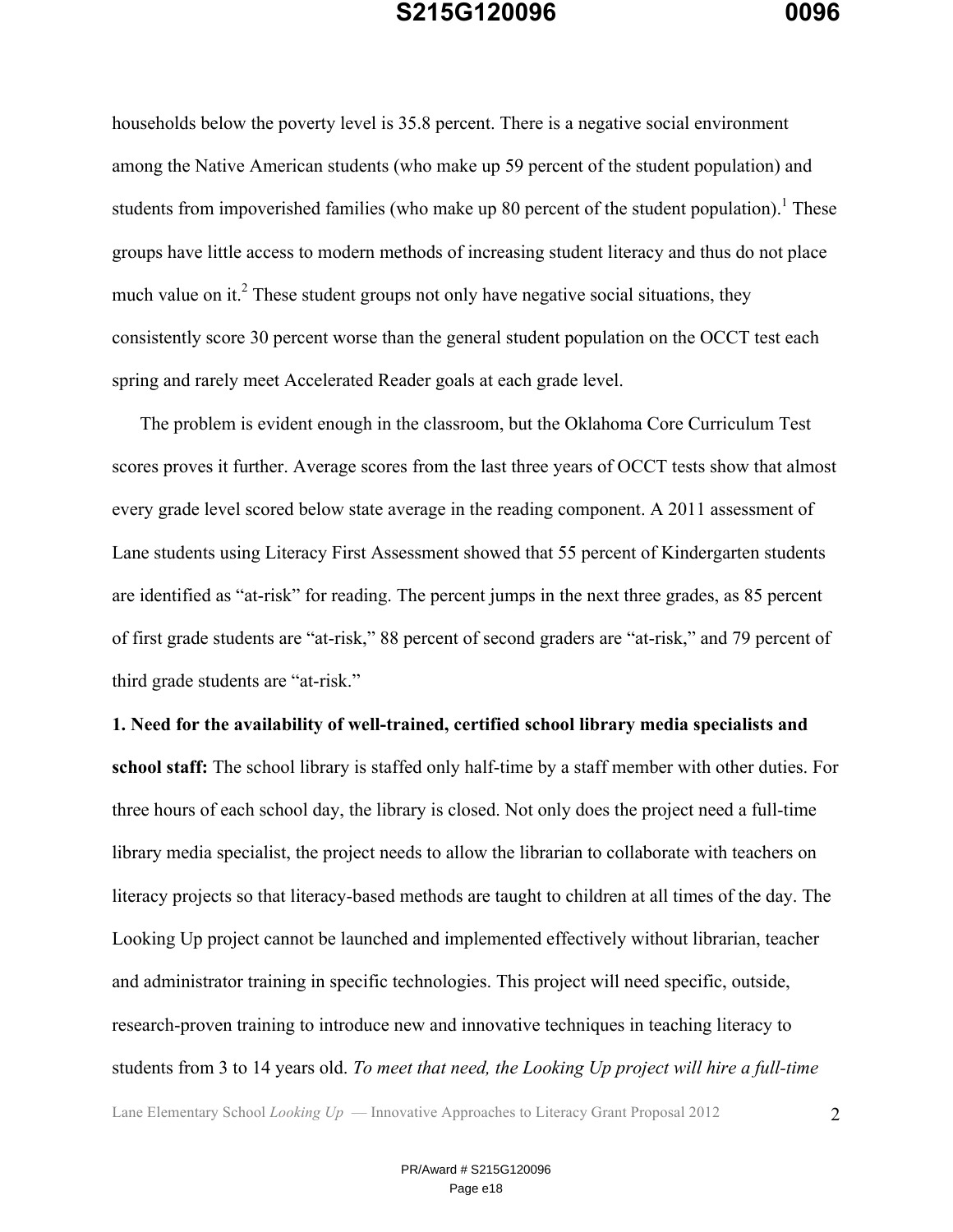*LMS, train all staff on effective implementation of literacy methods, and create methods for teacher collaboration on literacy projects.*

2. **Need for access to library resources beyond the regular school day.** Currently, the library is not accessible past the school day. A 2009 survey found that more than half of area residents do not have internet access. Therefore, most students' access to reading ends when the school day ends. *To meet that need, the Looking Up project will open the library for extra hours each day, on Saturdays, and during the summer and have a librarian present in order to accomplish reading activities outside the school day.*

**3. Need for expanded library materials.** Lane's yearly budget devotes only a few hundred dollars each year to the purchase of new books for the library. As a result, Lane Elementary School has far fewer resources than the national average, as determined by the National Center for Education Statistics.<sup>3</sup> Lane's library contains 850 books — or 3.78 books per students. That is far below the NCES national average of 18 books per student. The average copyright date of its books is 1995. The school staff is troubled that the library has no resources available for students in most need of improvement. The library holds no books or book collections that focus on the reading development of underachieving student groups*. To meet that need, the Looking Up project will acquire 1,600 books and set up a distribution method of getting those books into the hands of students, area adults, and students from neighboring schools.*

**2. Need for technology-based literacy materials:** Much like the printed materials, non-print holdings by each library are dated, incomplete and do little to advance either student literacy levels or curriculum knowledge. The school has no literacy software that can be used in the library or in the classroom. *To meet that need, the Looking Up project will acquire digital resources such as e-readers, online resources, and digital curriculum.*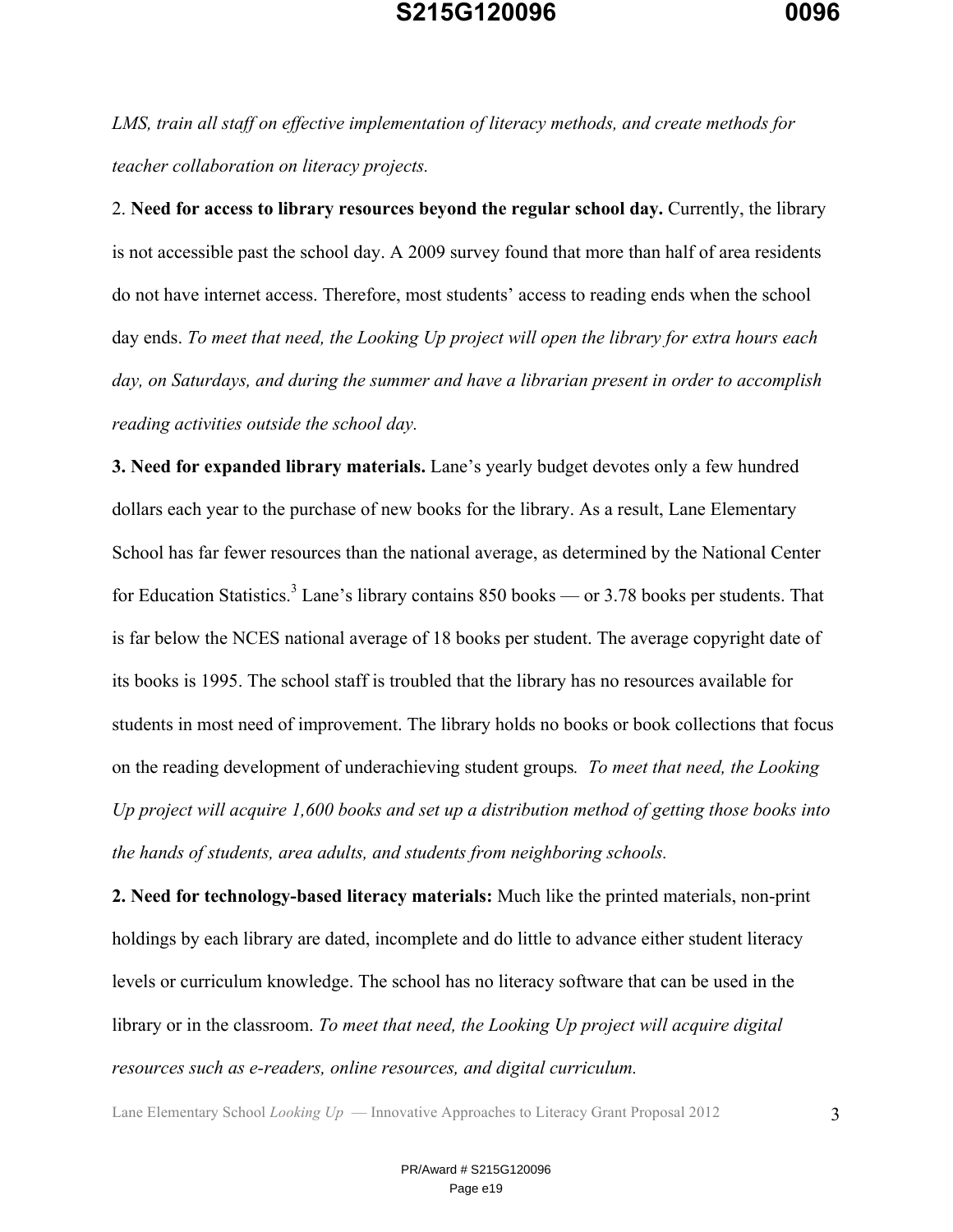**3. Need for access to advance technologies:** For a school of 225 students, very few technologies exist that enhance library and curriculum experiences. In the library, two computers are the only technology resources for students. It has no whiteboards, no projectors, no e-reading devices or software, no software for disabled students, and online resources. Therefore, the library is not equipped to use technology to aid students in research, learning for disabled students, learning for minority students, and audio and visual learning efforts. The two computers are hand-me-downs from other classrooms and cannot be used for internet research or digital literacy curriculum. *To meet that need, the Looking Up project will acquire an array of new technologies that will help all students improve literacy achievement.*

Support and intervention programs addressing classroom competencies, literacy achievement, remediation, and extended day reading achievement will target all students and area adults. These effective strategies will be documented for replication with clear evaluation results. This project will provide outside school districts an understanding of how low academic performance, poor literacy skills, and lack of access to technology-rich literacy skills can be reduced through book distribution, tutoring, and collaboration programs.

#### **(ii) The extent to which the project involves the demonstration of new strategies... (5 points)**

Looking Up will use six main methods to address the needs: 1) By hiring a full-time Library Media Specialist, the library will be adequately staffed and opened throughout the day; 2) Through the purchase and distribution of books and other-literacy based material, students will have more variety in choice of reading materials; 3) By extending the time the library is open, students will have increased access to library materials; 4) Through the acquisition of technologies, the library will provide many opportunities for research, hands-on, visual learning and whole-class instruction; 5) By adding specialized resources and activities, underachieving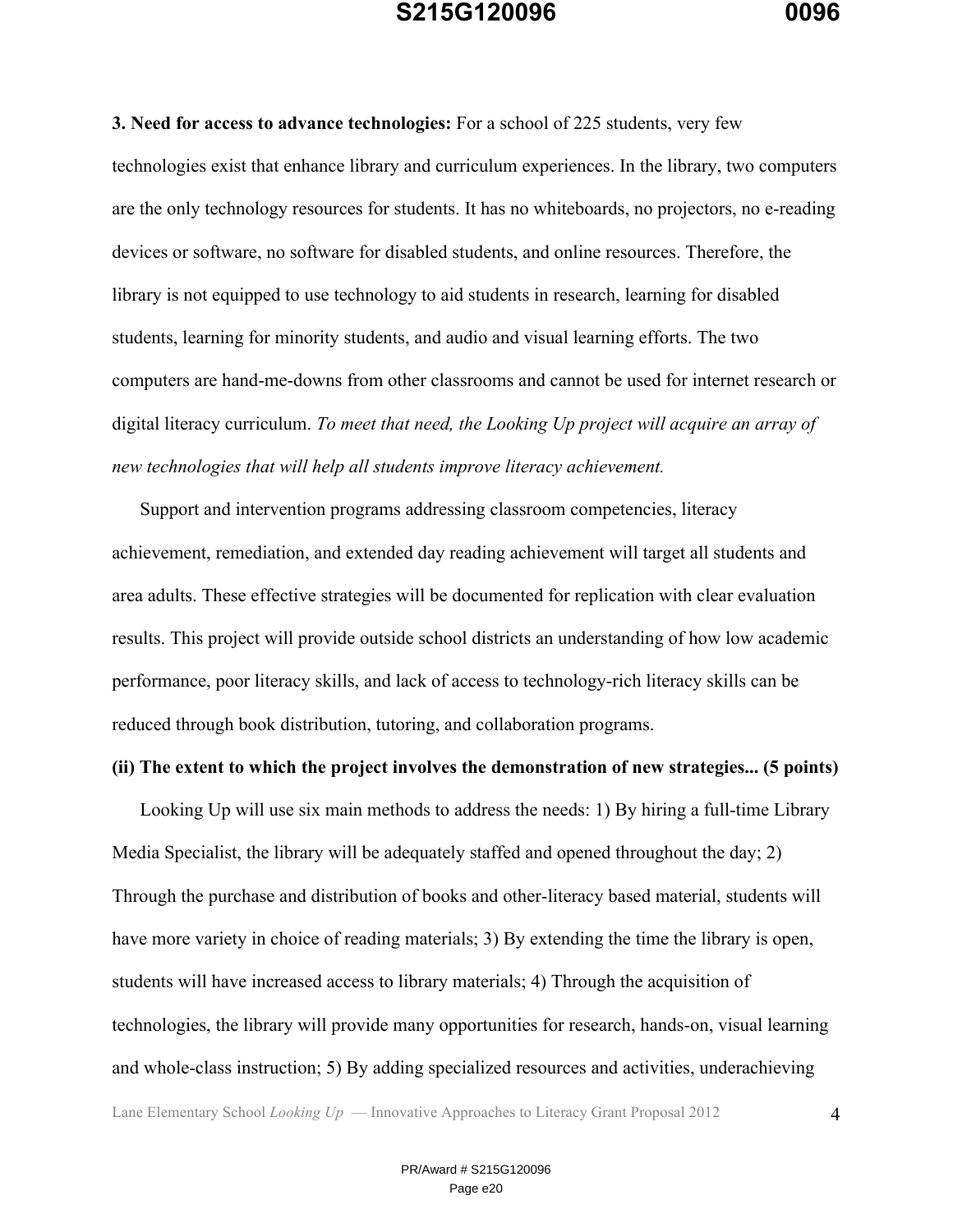student groups will raise literacy achievement; and 6) Through the use of structured, professional training, all teachers and staff will lead students in their pursuit for reading success.

Lane's administrators and Project Advisory Community used many researched-based methods as they constructed the project design. However, four methods based on academic studies served as the foundation for the project. These were chosen because they are most closely tied to student literacy improvement. The research studies are:

• Amendum, S., Vernon-Feagans, L., & Ginsberg, M. (2011). The effectiveness of a technologically facilitated classroom-based early reading intervention. *Elementary School Journal,* 112(1), 107-131. *Based on this study, the project will involve acquisition of digital materials and librarian-teacher collaboration on inclusion of technology in the classroom.*

• Ehri, L., Dreyer, L., Flugman, B., & Gross, Al. (2007). Reading Rescue: An effective tutoring intervention model for language-minority students who are struggling readers in first grade. *American Educational Research Journal*, 44(2), 414–448. *The project's concept of extended day literacy tutoring is based on the findings of this study.*

• Chambers, B., Abrami, P., McWhaw, K.,&Therrien, M. C. (2001). Developing a computerassisted tutoring program to help children at risk learn to read. In P. Abrami (Ed.),

*Understanding and promoting complex learning use technology*. [Special issue on instructional technology]. *Educational Research and Evaluation*, **7**(2/3), 223–239. *Based on the findings of this study, several digital materials and curriculum is included in the project design.*

• Kane, T., Taylor, E., Tyler, J. & Wooten, A. (2010). Using student performance data to identify effective classroom practices. *American Economic Review,* 100(2), 256-260. *The methods of Teacher Learning Communities are based on this study.*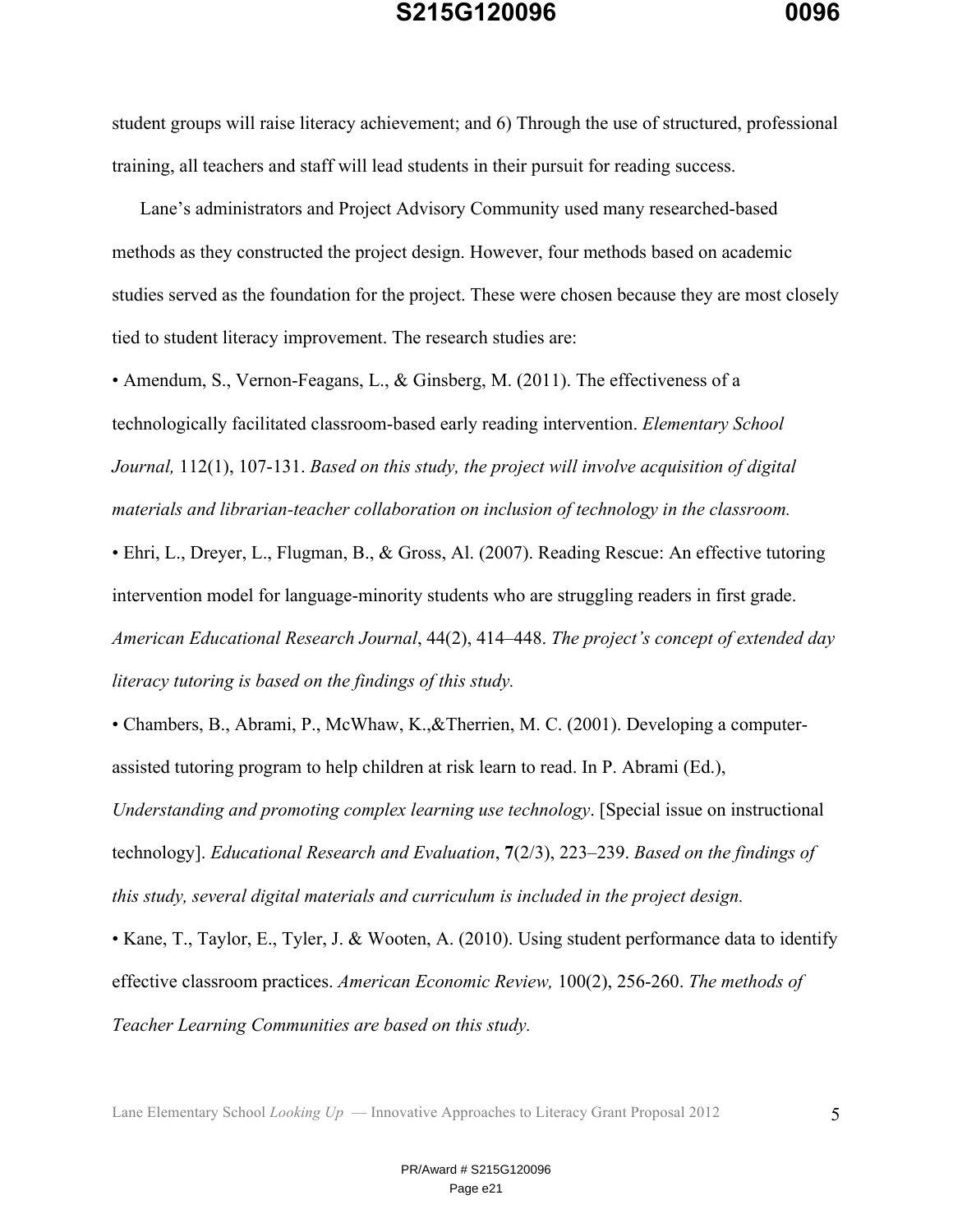### **b. QUALITY OF PROJECT DESIGN** (20 points)

### **(i) The extent to which the goals, objectives, and outcomes to be ... (5 points)**

The goals, objectives and outcomes of the project directly meet the needs of the students of Lane Elementary School. All activities will be constructed toward meeting three Government Performance and Results Act measures. The objectives and methods of meeting and evaluating the methods are detailed in the following charts:

### **GOVERNMENT PERFORMANCE AND RESULTS ACTS MEASURES:**

**GPRA 1:** 90 percent of students in the pre-K program will improve 20 percent or more yearly on Batelle assessments.

**GPRA 2:** 90 percent of students in the 3<sup>rd</sup>-grade will score as "proficient" or above on the reading component of the Oklahoma Core Curriculum Test.

**GPRA 3:** 90 percent of students in the  $8<sup>th</sup>$ -grade will score as "proficient" or above on the

reading component of the Oklahoma Core Curriculum Test.

To meet the three measures, the project will have four performance goals and five process goals:

### **PROGRAM PERFORMANCE OBJECTIVES**

*Performance Objective 1* Lane Elementary School will meet Common Core literacy standards for all grades Pre-K through 8th.

*Performance Objective 2* Each student will raise his or her Looking Up achievement score by 10

points each semester.

*Performance Objective 3* As a whole, Native American, special needs, and economically

disadvantaged students will raise their overall reading score on the OCCT test by 20 percent.

**Performance Objective 4** Student use of the library will increase by 40 percent, as measured by

resources used, during the school year.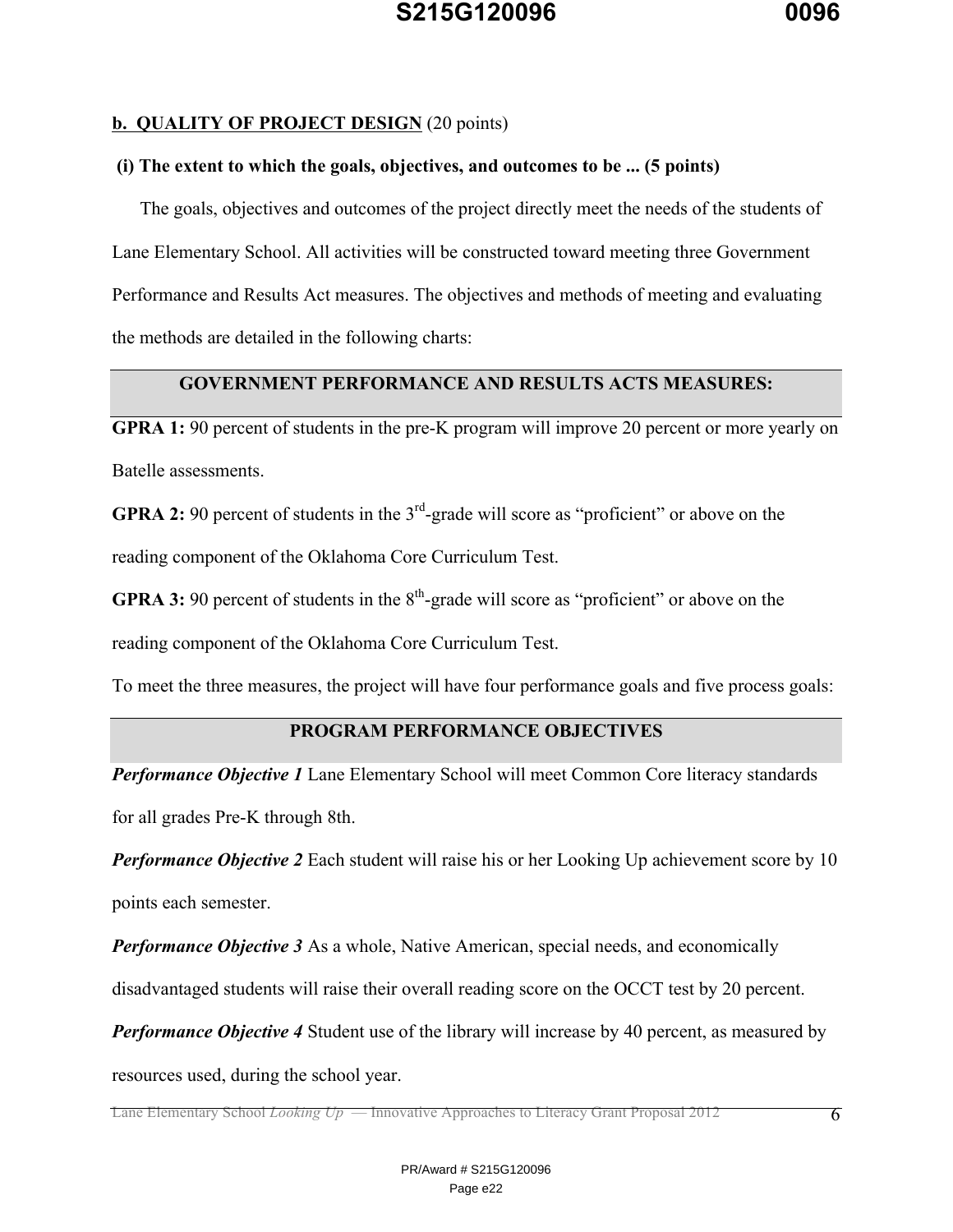

#### **PROCESS GOAL 1: All students will have access to increased literacy resources.**

*(In line with IAL program objective a: Increase access to a wide range of literacy resources; and IAL program objective d: Offer appropriate educational interventions for all readers.*

*PG 1-1* The district will purchase 1,600 age-appropriate fiction and non-fiction books.

*PG 1-2* The district will purchase more than 500 non-print items to enhance curriculum.

*PG 1-3* The district will offer a coordinated literacy program staffed by a project director, Library Media Specialist, and certified tutors for two hours each day after school, one hour each day before school, one Saturday each month, and four weeks in the summer.

# **PROCESS GOAL 2: All librarians, teachers and students will have access to advance technologies that serve as crucial tools to improving literacy**

*(In line with IAL program objective f: Provide resources to support literacy-rich academic and enrichment activities.)*

- *PG 2-1* The district will improve the student-to-computer ratio in the elementary school by purchasing a mobile laptop cart with 18 computers each year for two years.
- *PG 2-2* The district will purchase two mobile interactive whiteboards, two interactive response systems, and 18 wireless reading devices over two years to promote interactive strategies.
- *PG 2-3* The district will purchase peripherals such as projectors, printers, CD players, and DVD players for in-library instruction tied directly to literacy and research skills.

**PROCESS GOAL 3: Students in underperforming groups will have increased access to books, technologies and activities that will stimulate interest in literacy skills.** *(In line with IAL program objective c: Strengthen literacy development across academic* 

*content areas)*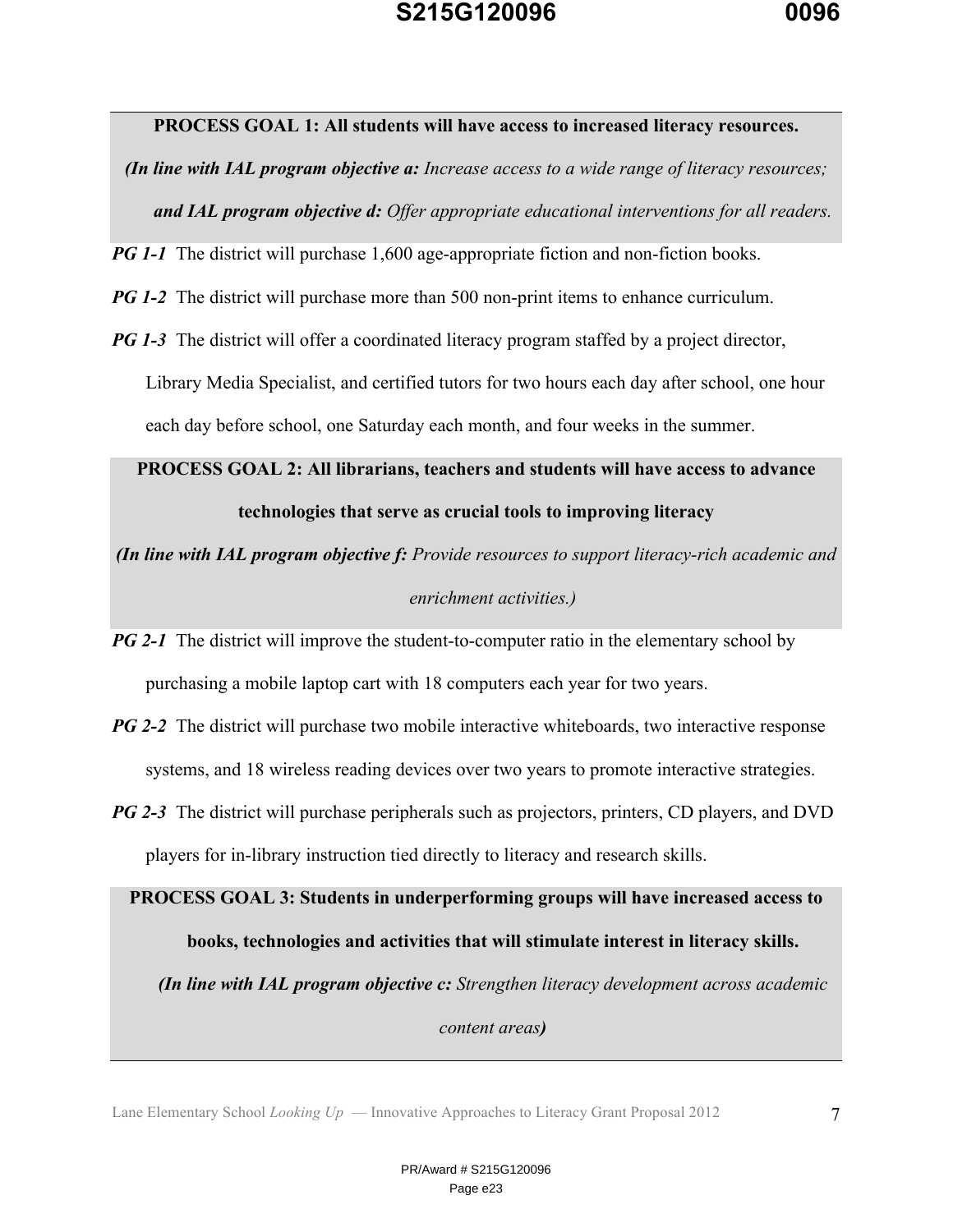- *PG* 3-1 The district will purchase 250 fiction and non-fiction books that are written for audiences of Native American students.
- *PG* **3-2** The district will purchase 150 books and 60 software sets for students with reading deficiencies or students with disabilities.
- *PG* 3-3 The district will purchase several kits and software resources that enhance the learning of Native American and special needs students.
- *PG 3-4* The library will host after-school events that will highlight culture-specific education and literacy awareness.

**PROCESS GOAL 4: Lane Elementary School will distribute books and offer literacy building instruction to its students, area adults, and students from neighboring schools through a family literacy program.**

*(In line with IAL program objective b: Provide high-quality childhood literacy activities)*

*PG 4-1* The district's LMS will facilitate a comprehensive parent/adult literacy program during the library's extended hours and dedicated family nights.

*PG 4-2* In its second year, the Looking Up program will expand its Family Read program to two neighboring schools and offer its resources through an interlibrary loan system.

*PG 4-3* The district will invite parents of students to use the library when it is open on

Saturdays, during summer hours and during Looking Up Family Nights.

# **PROCESS GOAL 5: Lane's instructional staff will benefit from high-quality training in literacy skills plus weekly collaboration with the librarian to improve curriculum.**

*(In line with IAL program objective e: Foster collaboration and joint professional development)*

*PG 5-1* The Library Media Specialist will collaborate with each teacher in a group setting at

least two hours a week in addition to regularly-scheduled meetings.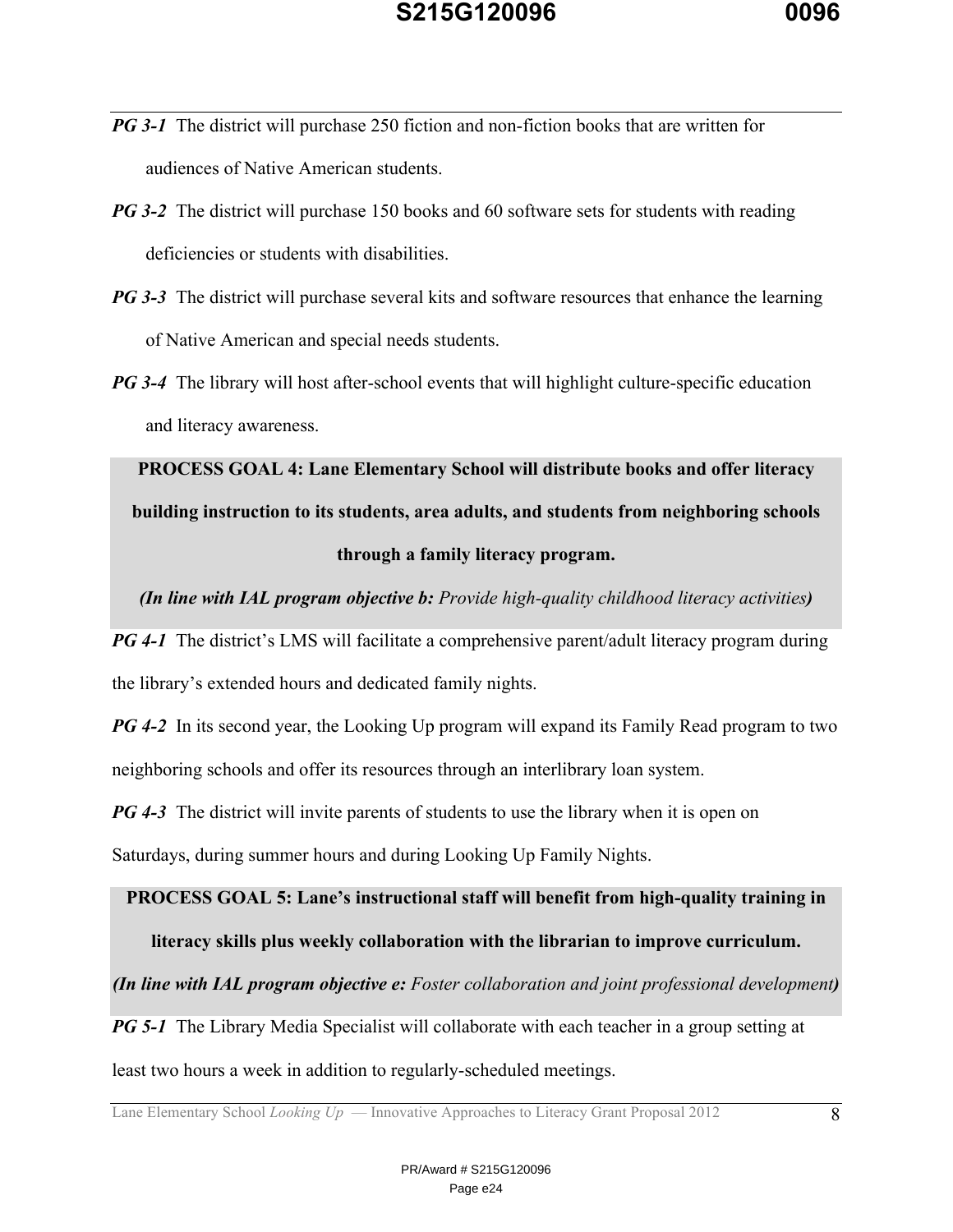*PG 5-2* The district will contract with Big6 trainers for one full day of online training in teaching literacy skills for all teachers and library staff.

*PG* 5-3 All teachers and library staff will undergo professional development before and during the school year to learn methods to incorporate literacy activities.

### **(ii) The extent to which the proposed project will be coordinated with similar or related**

### **efforts, and with other appropriate community, State, and Federal resources. (5 points)**

The Looking Up program is a comprehensive program directly tied to the school's long-term improvement plan. The district has installed several components of other federal programs that specifically target Lane's students, such as a counseling program and technology improvement project. Careful planning will ensure that this project's activities will compliment rather than supplant strategies. Specifically, the district will coordinate materials and services provided by Title I (such as reading-specific training), IDEA, REAP, and CareerTech with the resources of the technology project. It will utilize existing funds as well as seek new funds. The LEA will utilize the resources of this grant to expand its school-community partnership**.** The family nights are a main effort in this area. Several entities will be part of the after-school literacy enrichment program. The **Wes Watkins Agricultural Research Center** will guide students on literacybased science fair projects. The **Atoka County OSU Extension Office** will offer extensive reading materials on consumer life and family building skills for both students and adults. **The Atoka County Department of Human Services** will provide nutrition education and services,

adult education, and life skills. **INCA Community Services** will present literacy-based activities on Native American culture and history during the after-school hours.

### **(iii) The extent to which the proposed project is part of a comprehensive effort... (5 points)**

Lane Elementary School *Looking Up* — Innovative Approaches to Literacy Grant Proposal 2012 9 As noted above, the Looking Up Project will include a curriculum reform effort guided by the nine principles of Comprehensive School Reform. It will adopt Teacher Learning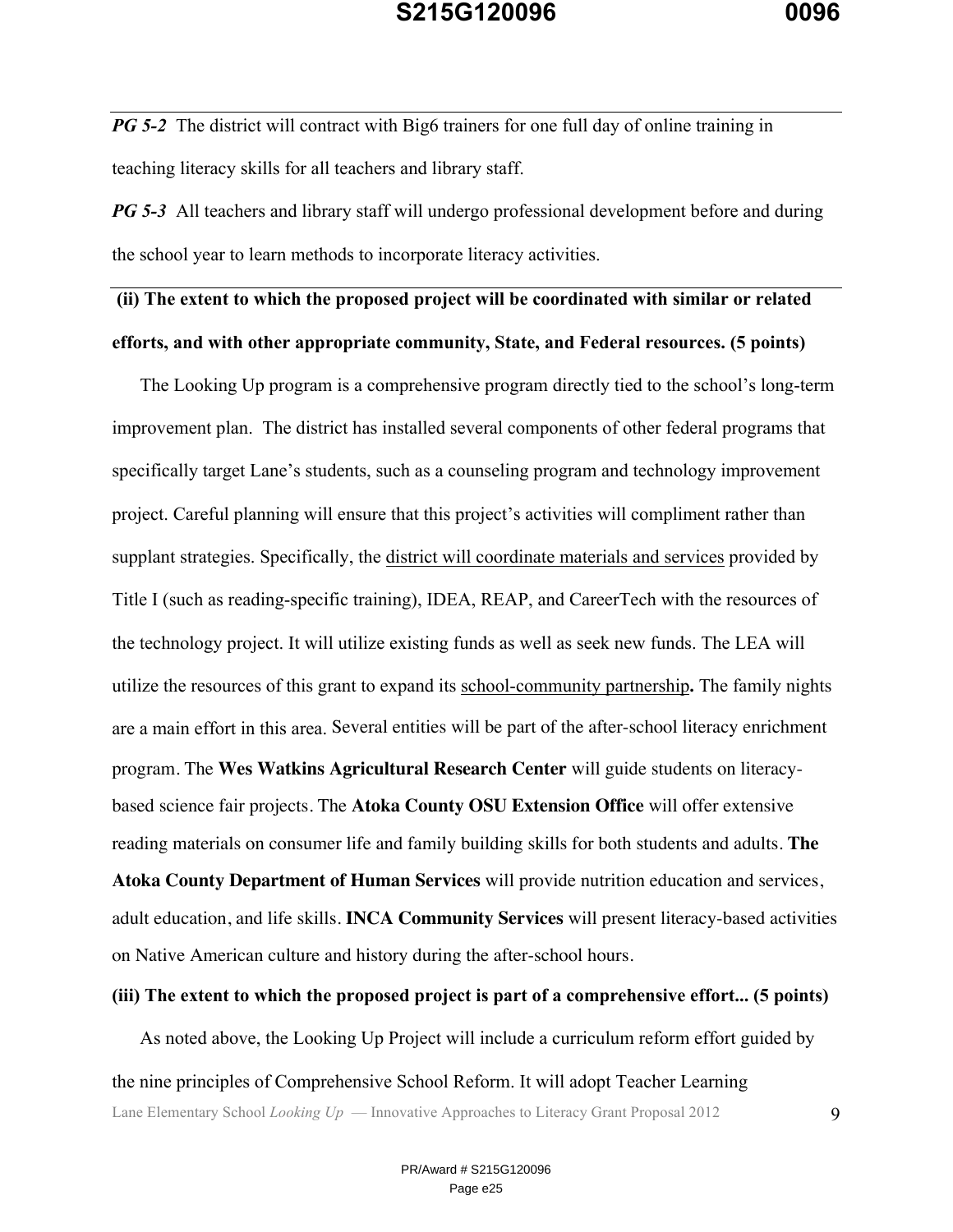Communities as a reform model. All Pre-K and elementary teachers will meet in small groups weekly to discuss literacy successes and challenges. The Library Media Specialist and Project Director will align the curriculum with the new Common Core State Standards and provide teachers with the training for them to effectively teach to the rigorous standards mandated by the state. All administrators, teachers, librarians and library assistants will participate in both the Big6 training and the school-sponsored professional development.

### **(iv) The extent to which performance feedback and continuous ... (5 points)**

Three methods will provide the opportunity for continuous accountability, feedback, and adjustments. The first method will be the coordinated efforts of the Project Director, Library Media Specialist, and superintendent. They will oversee expenditures and adjust to maximize project impact on students. They will also document meetings, academic performance, and services provided by partner agencies. They will also present reports on the program each month at the regular school board meetings. Based on the findings of those reports, they will adjust activities to better serve students.

The second method will be the Looking Up Advisory Committee. The committee formed in 2010 to help begin the process of school reform. This committee is made up of the district superintendent, teachers, parents, students, and community representatives. This advisory committee will help implement the program and then meet monthly to review the project activities. In its monthly review, the committee will determine the cost effectiveness of all activities and the need to adjust any activities in order to better meet goals. In their dedication to transparency, the school will document all expenditures in the report. Data gathered and reviewed by this team will be aggregated (to ensure privacy) and will include overall school performance on standardized tests, attendance at literacy events, and extended day assessments.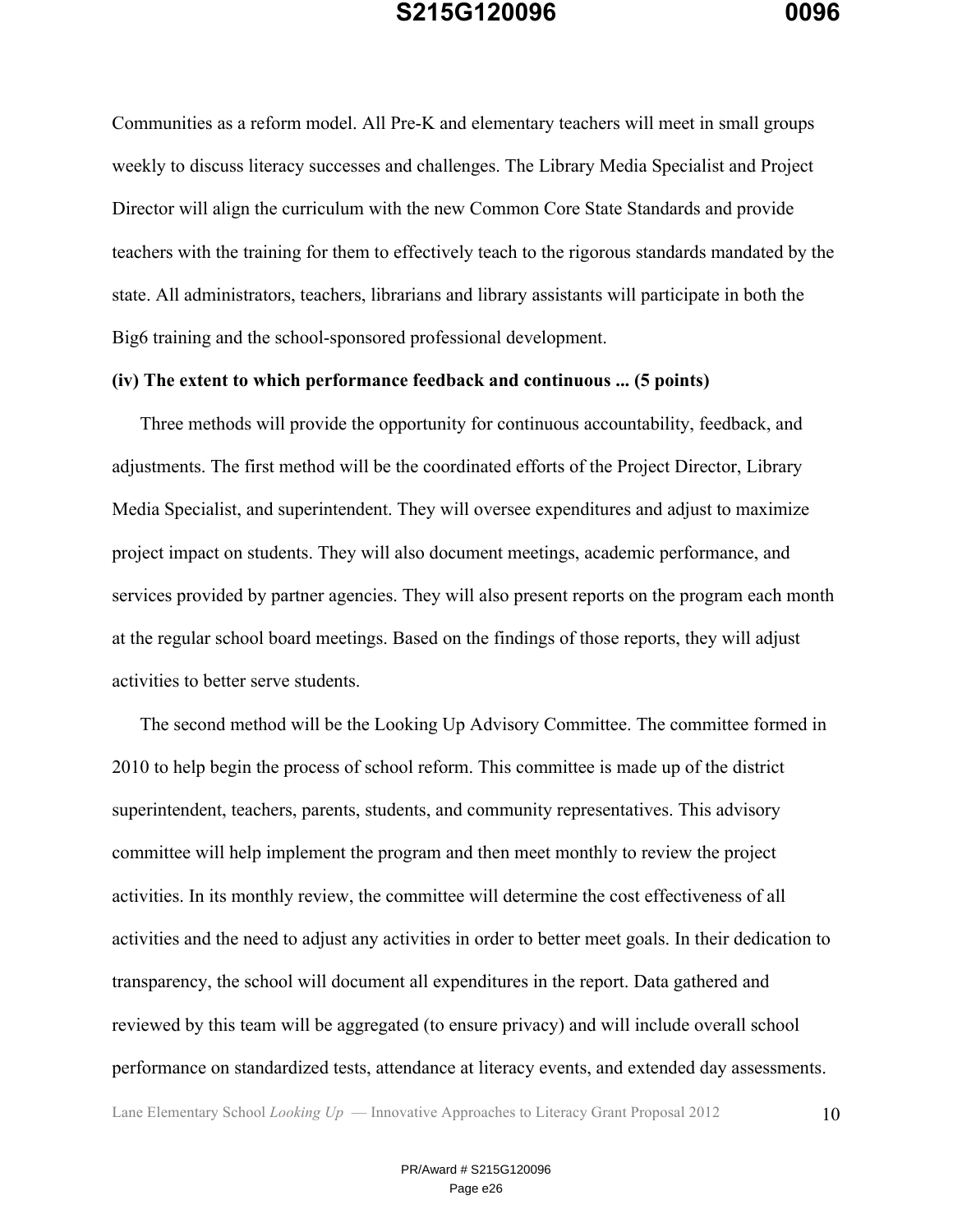The third accountability method will be a Success Team led by the project director. This will be a team of library staff, teachers, school staff, and parents. This team will serve as the main liaison between the school and parents. It will also meet monthly to review project activities. It will also be present at all Family Night activities to encourage two-way communication. Committee members will have a feedback booth at all parent-related school functions, such as pre-enrollment days.

#### **c. QUALITY OF PROJECT SERVICES** (25 points)

#### **(i) The quality and sufficiency of strategies for ensuring equal ... (10 points)**

*Lane Elementary School and its collaborative partners for this application are in compliance with GEPA requirements, Section 427, and will pursue equal opportunity utilizing affirmative action. No person will be denied participation in the program based on gender, race, national origin, color, disability, or age. ALL students will be eligible to be served through the program. The applicant will design services that will meet needs of each student<sup>4</sup> , offer special services for Native American students who are performing below grade level<sup>5</sup> , and train teachers to maintain an equitable program. The GEPA statement attached to the application demonstrates the applicant's dedication to equality.*

The LEA adheres to the General Education Provisions Act (GEPA) Section 427. It specifically will pursue equal opportunity utilizing affirmative action. Specifically, the Choctaw Nation and Department of Human Services will assist in seeking out minority candidates to apply for the project positions. Extra steps will be taken to ensure that underrepresented groups will be solicited to apply for the positions.

The following project activities will help ensure access to student groups who are often underserved.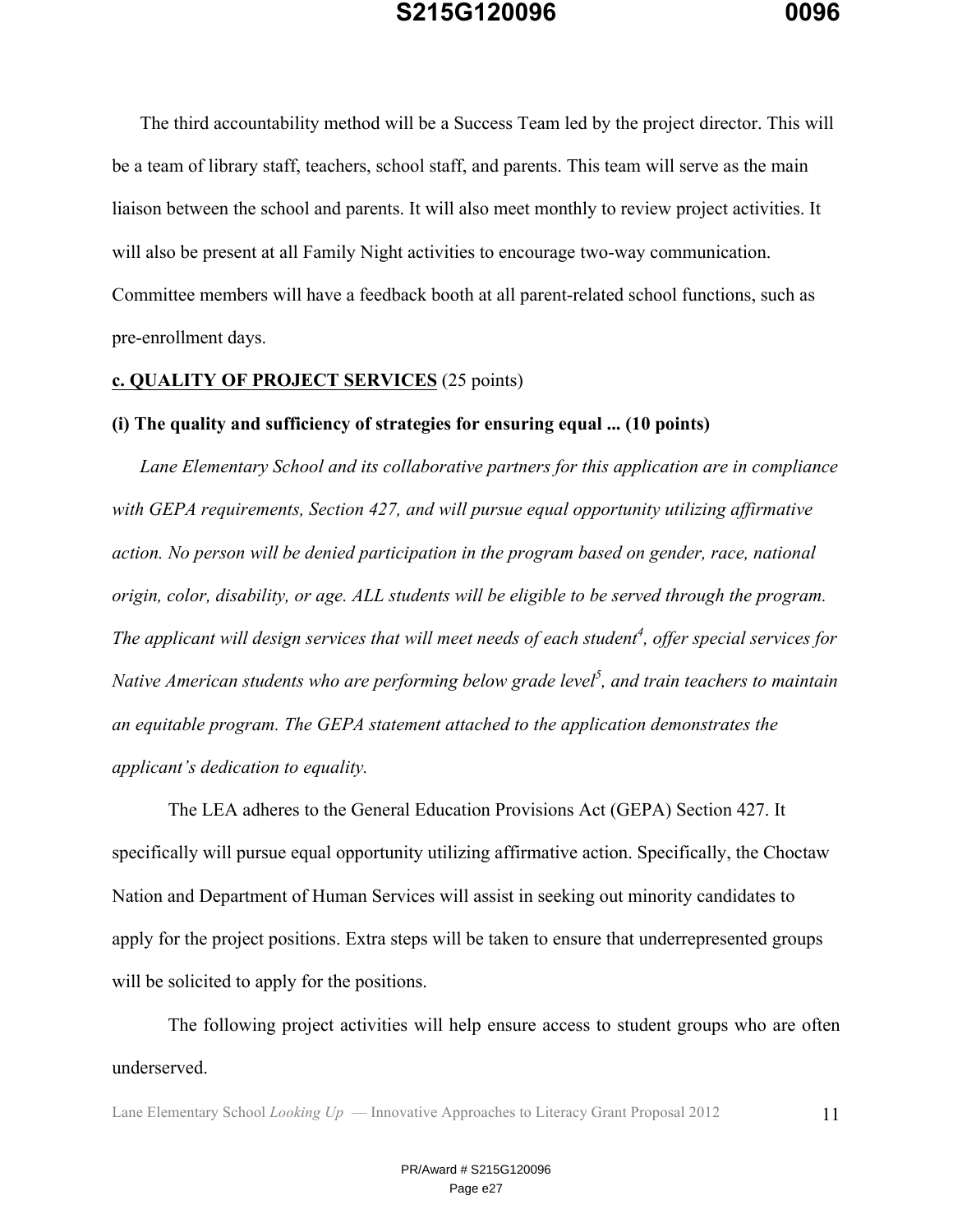• The LEA will purchase hundreds of print and non-print resources that target the needs of Native American, disadvantaged, and special needs students.

• The LEA will purchase software, such as the Kurzweil Read Only system, that will enable students with special needs to have the same level of access to digital literacy materials as regular education students.

• The Choctaw Nation of Oklahoma will be very involved in the project implementation, and will provide training for students, parents, and teachers on literacy challenges unique to tribal children in a public school setting.

The district will have a Success Team who will review activities to ensure that the project fairly treats the 61 percent of minority students and the 80 percent that are economically disadvantaged.

#### **(ii) The extent to which the services to be provided are appropriate…(10 points)**

To meet the three GPRA measures, four performance objectives, and five process goals, the Looking Up project staff will enact the following methods:

In order to achieve the **GPRA Measures and four Performance Objectives**, each student will be placed on an individual reading plan – a Looking Up Plan. This plan will serve as a benchmark for progress through the year. Tests will be given at regular intervals to monitor overall improvement in the student's reading, and also show needs for specific areas of improvement. Specialized reading activities will be assigned to those students whose scores are below average or do not improve significantly over time. The following will be used in determining each student's Looking Up Plan: STAR Reading assessments, DIBELS assessments, Iowa Test of Basic Skills, Peabody diagnostic tests, Accelerated Reader performance, and OCCT reading test performance from the previous year. Each student will be tested at the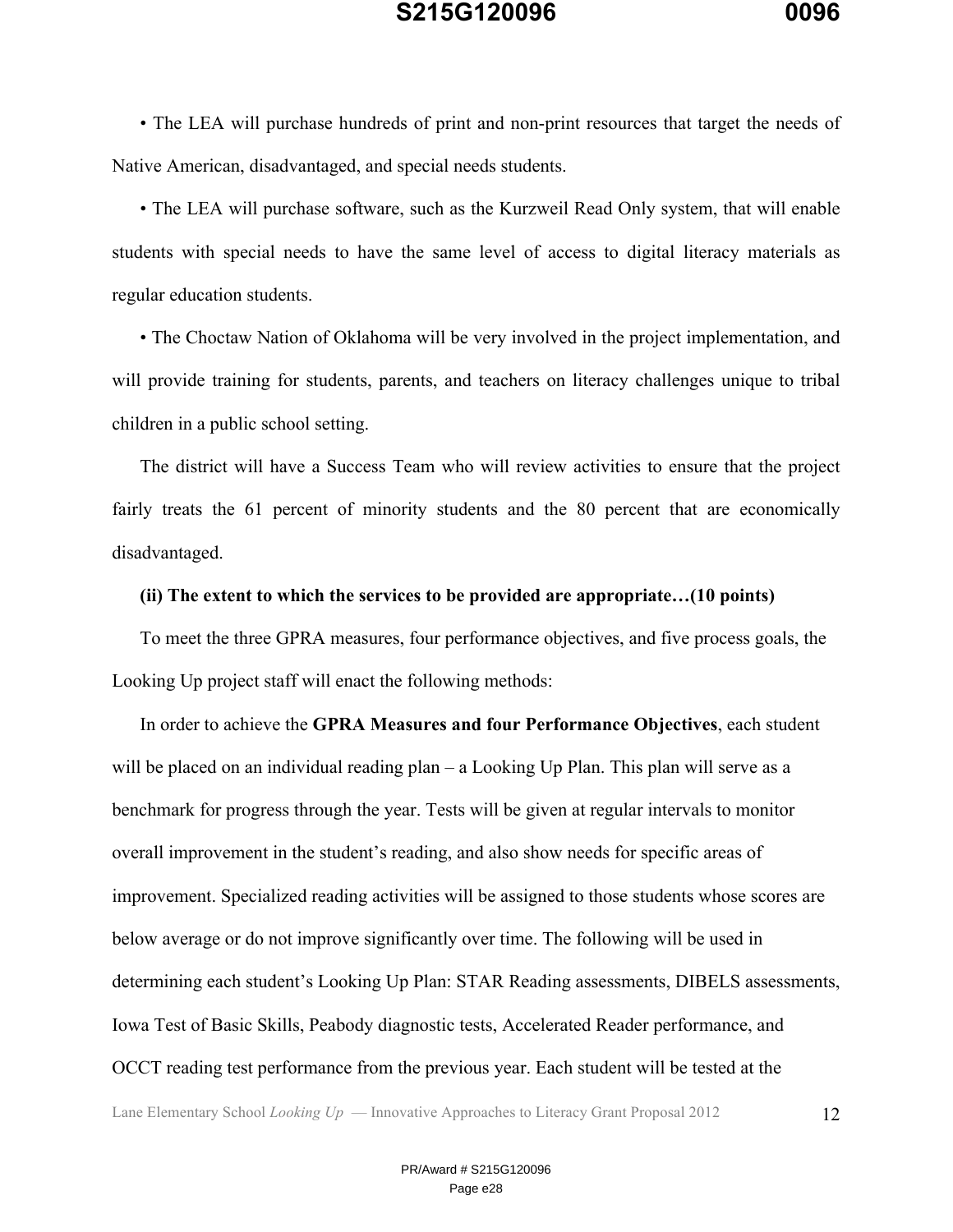beginning of the fall semester and near the end of the spring semester for an overall pre/post benchmark. The benchmark tests for each grade will be as follows: pre-Kindergarten – Batelle assessment tool; Kindergarten- $3<sup>rd</sup>$  grade – DIBELS/M-Class and STAR reading testing; 3-8 grades – STAR reading and OCCT reading test.

**Appropriateness of Process Goal 1 methods:** The addition of the recently-published books will bring the school in line with the national average of books per student. By the end of the second year of the project, there will be just over 18 books per student in the library, which is the national average according to the NCES.<sup>5</sup> A 12-volume grade-specific video program plus TV/DVD players will enhance coursework and reading literacy, while also helping students who are disabled.

A portion of the new books will be distributed through the FREE BOOK! System. Every time a student reads 10 library books and passes an Accelerated Reader test for each book, he or she will get to pick out a free book as designated by the LMS. The designated books will include several copies of Sequoyah award-winning books so that students will have equal access to quality reading.

The Looking Up project will give students access to the library after school each day, during Saturdays, during family nights, and during the summer. The library will be open and staffed by a library specialist and four tutors two hours after school Monday through Friday. Also, the library will be open for four hours two Saturdays out of each month. Looking Up Family Nights will be held once a month in which the activities will revolve around a specific theme. During the summer, the library will be opened and staffed by a librarian four weeks during the month of June. When the library is open during non-school hours, it will be open to students, parents, community members, and students from two neighboring schools.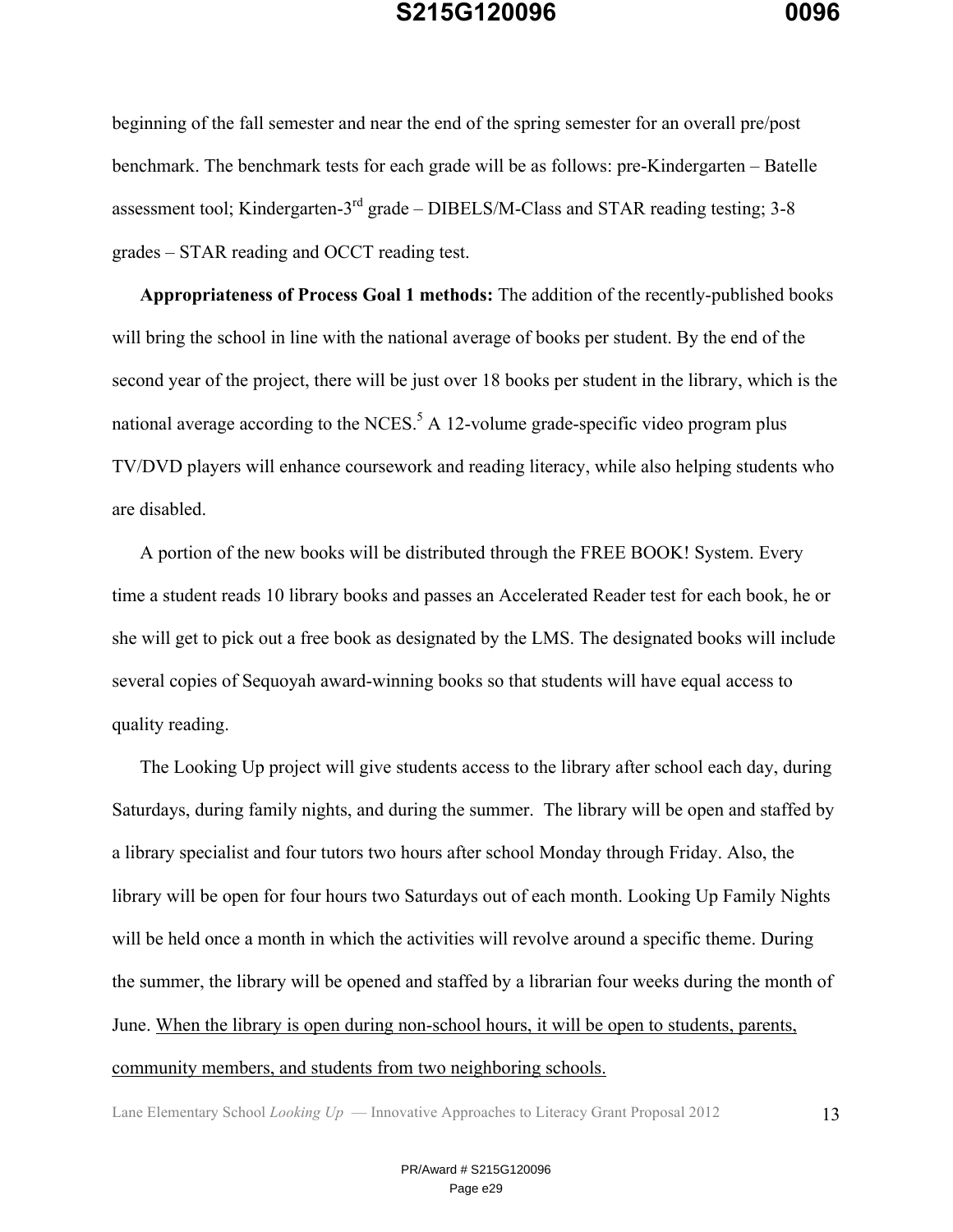**Appropriateness of Process Goal 2 methods:** A smaller portion of the funding request will be used to purchase computers and other technologies whose function will be directly tied to the increase of student reading levels. A mobile laptop cart with 18 computers will be purchased to enable whole class instruction on using library and online reading resources. Grant funds will also be used to purchase interactive whiteboards for the library. This – plus an interactive response system – will enable the librarian to teach research methods to middle school students in an interactive and web-based manger. Since the whiteboards and response system will be mobile, the instruction could be taken to classrooms. Projectors and projector screens – another method of enabling whole-class instruction in the library – will be placed in each of the libraries. Resources for multimedia literacy assignments will be placed in the library.

**Appropriateness of Process Goal 3 methods:** Additional resources will be dedicated to improving the achievement of student groups that have traditionally performed at a lower level. These groups are Native American children, disadvantaged children, and children on Individual Education Plans. Native American children will benefit from books that highlight their cultural background. These books, developed from a list compiled for the National Indian School Board Association 2006 Creating Sacred Places for Students Project, approach both fiction and nonfiction issues through the experiences of a Native American child.<sup>6</sup> Books for Limited English Proficient students will be based on successful methods of teaching LEP students in other schools.<sup>7</sup> Students with reading deficiencies will receive books proven to improve their reading level.<sup>8</sup> One such program is Read Right, whose methodology integrates knowledge from brain research, learning theory and reading theory and is consistently successful in transforming poor readers into efficient, effective readers.<sup>9</sup>

Lane Elementary School *Looking Up* — Innovative Approaches to Literacy Grant Proposal 2012 14

PR/Award # S215G120096 Page e30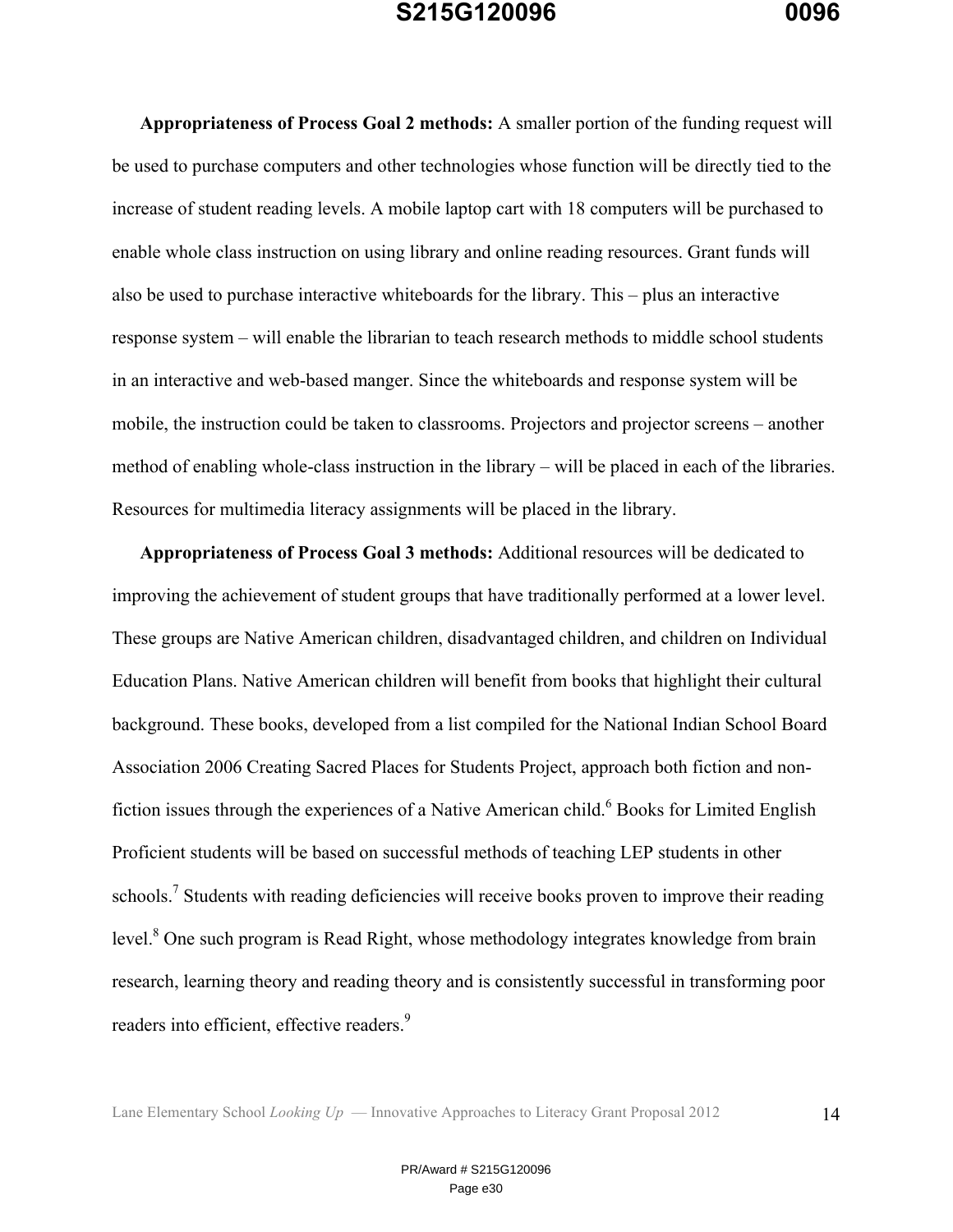**Appropriateness of Process Goal 4 methods:** The Family Read project will be a method of including parental involvement and improving book distribution. First, the school will send home several materials and methods that will encourage family read time. Also, the Library Media Specialist will host several workshops after school and during Family Nights that will teach parents how to improve literacy efforts in the home. During these times, the LMS will train parents in the MotherRead-FatherRead method of advancing child literacy. Parents will also be trained in methods to help with reading homework. For every time a parent attends and completes a training event, his or her child will receive a book through the FREE BOOK! System described above. During Looking Up Family Nights, parents will have access to adult literacy and continuing education materials. Lane is not the only rural school in the area. Two other schools –Harmony and Grant – are in the area and have many of the same lack-of-access problems. Therefore, Lane will take steps to help both its students' literacy achievement as well as the achievement of students from those schools. Any time that Lane's library is open outside of school hours – such as after school, on Saturdays, and during the summer – students from the two neighboring schools are welcome to visit the library and use its resources. Also, Lane will set up an interlibrary loan system with the other two schools. This will exponentially increase the number of books that can be accessed by students.<sup>10</sup> Finally, during the second year of the Looking Up program, Lane's LMS will travel to the other two schools to conduct training in the Family Read program.

**Appropriateness of Process Goal 5 methods:** Collaboration is key to the project's success. The most important collaboration will be between the librarian and the teachers. The librarian will host regular meetings with teachers in which they will discuss and plan methods to increase literacy achievement of all students. The LMS will also host small group meetings with teachers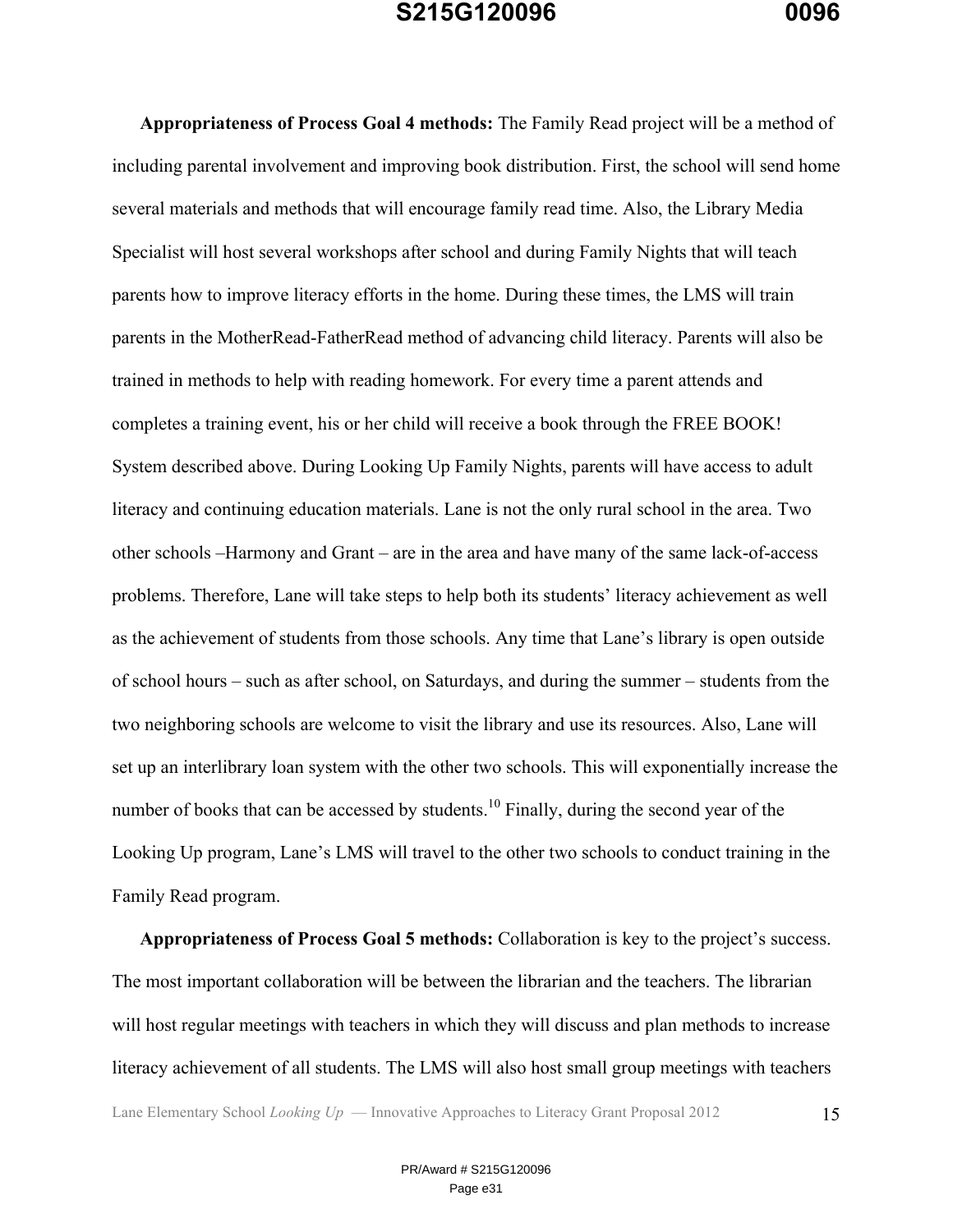to implement methods of using the library's resource for literacy improvement. To increase skill in teaching literacy, the district will bring in Big6 facilitators for on-site training. The training will consist of real time, online and collaborative modules of the research-based model for teaching information literacy. Additional professional development will come from the Oklahoma State Department of Education's Encyclomedia conference, the national conference attended by four project staff, and vendor training. Additionally, library staff will guide teachers through literacy techniques offered by Verizon's Thinkfinity web site.

#### **(iii) The extent to which the training or professional development services... (5 points)**

The Looking Up project cannot be launched and implemented effectively without librarian, teacher and administrator training in specific technologies. The Looking Up project will be part of a larger curriculum reform effort. The district will undergo and complete a curriculum review and reform process to match classroom activities with rigorous state standards. To ensure that all teachers are working toward the same literacy goals, they will be placed in Teacher Learning Communities. They will meet weekly to review literacy activities. Also, it will be in these communities that the library staff will provide direction on incorporating literacy in the classroom. Each teacher will meet with the library staff at least two hours a week either individually or in small groups.

To increase skill in teaching literacy, the district will contract with Big6 facilitators for online training. The training will consist of real time, online and collaborative modules of the researchbased model for teaching information literacy. The Big6 learning style is a well-research technique on learning literacy.<sup>11</sup> The on-site training will result in teachers and librarians who have superior skills in teaching literacy.<sup>12</sup> As described above, other training will continue throughout the year.

Lane Elementary School *Looking Up* — Innovative Approaches to Literacy Grant Proposal 2012 16

PR/Award # S215G120096 Page e32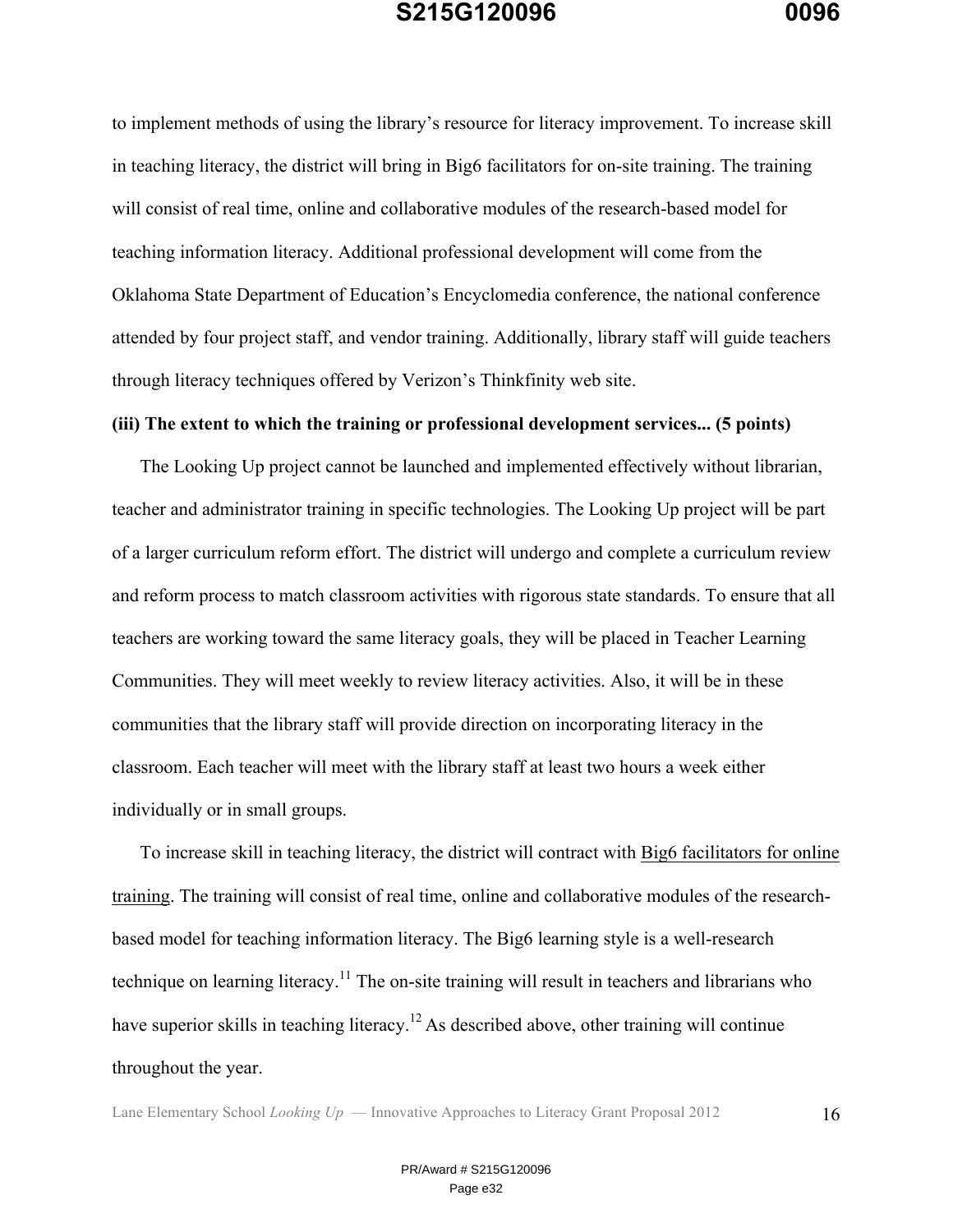#### **d. ADEQUACY OF RESOURCES** (10 points)

### **(i) The extent to which the costs are ... (5 points)**

The budget narrative details the expenditures of the two years of federal funding for the grant program. When constructing the budget, the advisory committee sought guidance from current and former literacy enrichment programs. It analyzed those expenditures that were most closely tied to success. Oversight of the budget activities will fall to the project director and superintendents, who will ensure services are delivered on time and within budget.

**Research used to justify Process Goal 1:** *This process goal is based on the American Educational Research Journal that increased resources, extra access to those resources, and tutoring methods can improve all student achievement*. <sup>13</sup> By purchasing 2,000 books, the school will equal the national average of books per student as measured by the National Center on Education Statistics.<sup>14</sup> Using non-print resources such as video learning programs or globes can improve classroom results.<sup>15</sup> Also, targeted reading materials can increase the interest of reading for students of a similar culture. For that reason, the Read First Native American literacy set will be used.<sup>16</sup> Students with reading deficiencies will receive books proven to improve their reading level.<sup>17</sup> Plus, books and software such as PCI Reading Program can improve the reading skills of students with special needs.<sup>18</sup> When school libraries stay open outside of school hours, students who use the library outside of school time have been shown to improve both their reading achievement and overall school achievement.<sup>19</sup>

**Research used to justify Process Goal 2:** *This process goal is based on the Elementary School Journal study that showed that whole-classroom use of technology tools can be correlated with improved student performance*.<sup>20</sup> Peripherals that include an interactive component – such as SMARTboards or interactive response systems – can engage the learner in "active reading" and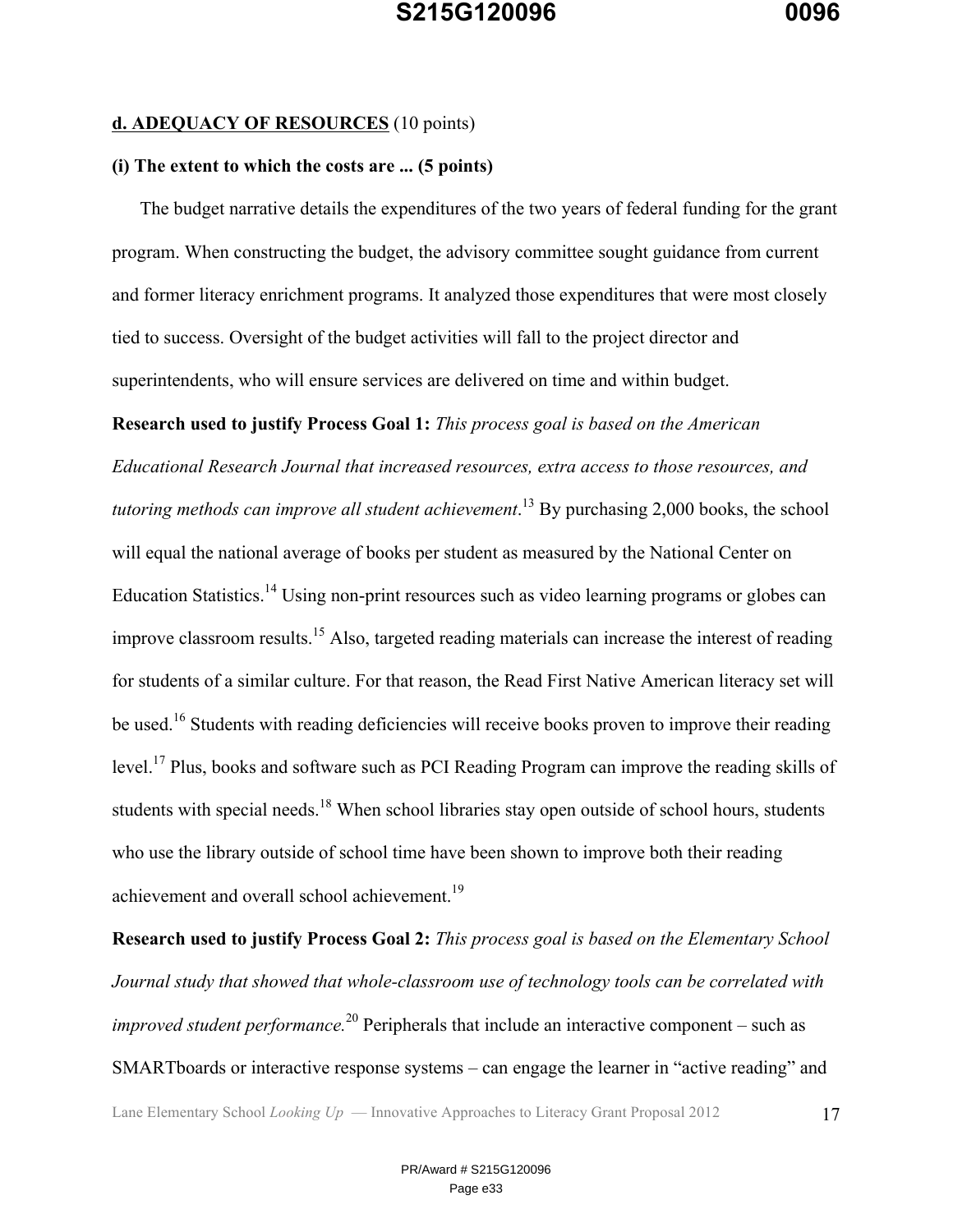"active learning."<sup>21</sup> Amazon's Kindle is part of an e-book era that encourages interactive reading.<sup>22</sup> Other peripherals such as projectors can enable whole-class visual learning that is key to explaining complex concepts.<sup>23</sup>

**Research used to justify Process Goal 3:** *This process goal is based on the Educational Research and Evaluation study that showed that "at-risk" students can improve literacy achievement through targeted digital curriculum.*<sup>24</sup> Kurzweil 3000 is a reading, writing and learning software solution for any struggling reader, including individuals with learning difficulties, such as dyslexia, attention deficit disorder or those who are English Language Learners. In a longitudinal study, "at-risk" students in Iowa performed better with regular use of the system.<sup>25</sup> Books that are geared specifically for Books for LEP students can be a catalyst to moving them toward handling "real world" situations.<sup>26</sup> Plus, books and software such as Kurzweil READONLY can improve the reading skills of students with special needs.<sup>27</sup>

**Research used to justify Process Goal 4:** Libraries that use their resources to share materials exponentially increase their holdings.<sup>28</sup> Libraries that include parents in its literacy efforts and even allow them to use library resources create a better learning environment and better attitudes about reading.<sup>29</sup>

**Research used to justify Process Goal 5:** *This process goal is based Thomas Kane's study in the American Economic Review that showed teacher effectiveness is correlated to student achievement.*<sup>30</sup> This collaboration will result in cohesive learning both in the library and in the classroom.<sup>31</sup> Collaboration is key to the project's success. The Big6 learning style is a wellresearch technique on learning literacy.<sup>32</sup> The on-site training will result in teachers and librarians who have superior skills in teaching literacy.<sup>33</sup>

#### **(ii) The extent to which costs are reasonable in relation to the number... (5 points)**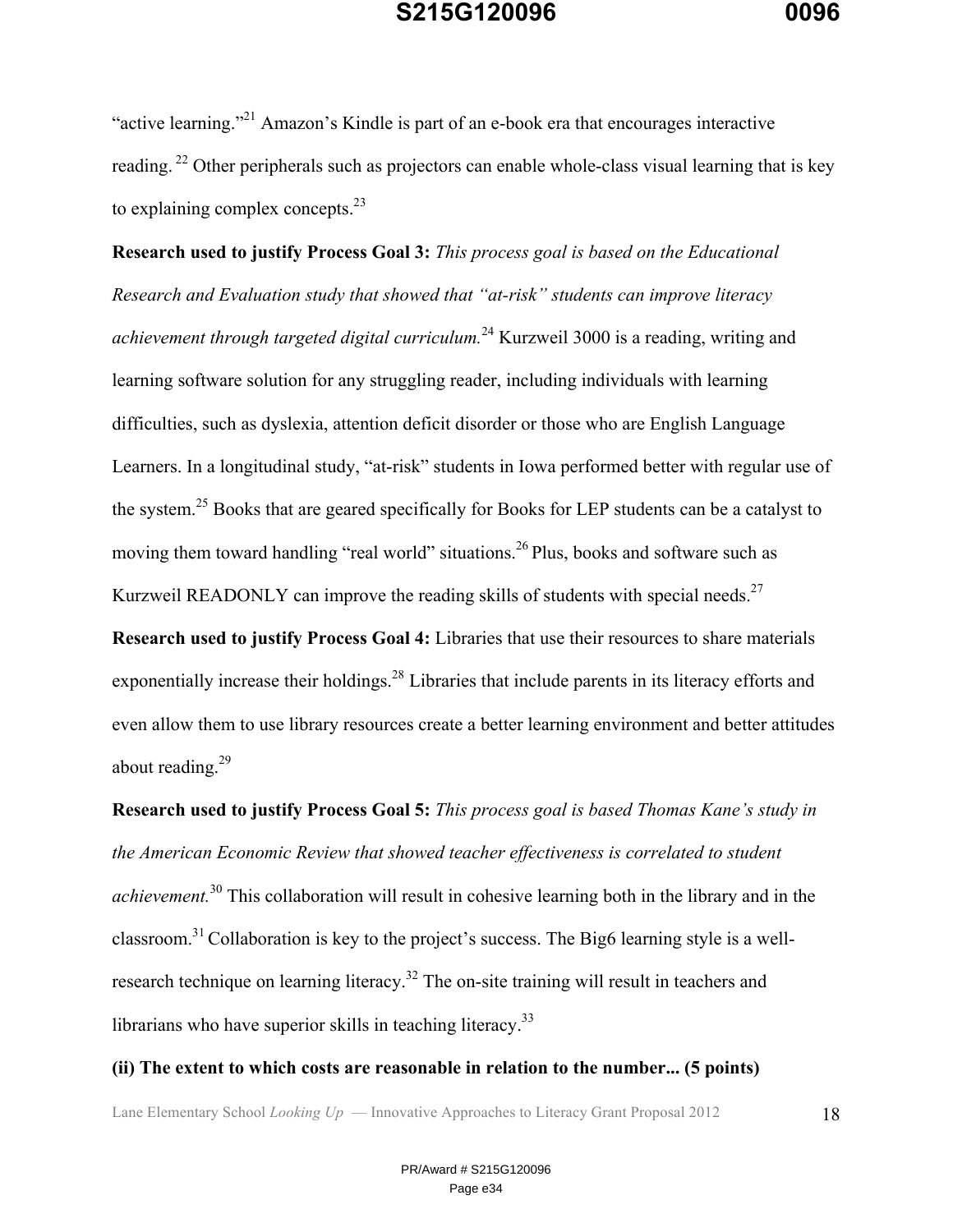

Lane Elementary School serves 225 students PreK-8<sup>th</sup> grade. It will also serve 100 area adults and approximately 100 students from surrounding schools. The annual cost of the project is less than per student. That is reasonable considering the long-term benefits that will incur as developed in this proposal. Many components of the project will be sustained beyond federal funding and thus exponentially increase student assistance without the need for federal dollars.

### **e. QUALITY OF MANAGEMENT PLAN (20 points)**

### **(i) The adequacy of the management plan to achieve the objectives... (10 points)**

The structure of Lane's program includes oversight and accountability to all stakeholders. The following chart helps define activities, responsibilities and implementation.

| <b>Objectives</b> | <b>Activities</b>         | <b>Responsible Staff</b>  | <b>Timeline</b>            |
|-------------------|---------------------------|---------------------------|----------------------------|
| <b>GRPA</b>       | All activities, including | project director,         | $Monthly - STAR$           |
| Measures          | extended library hours    | <b>Advisory Committee</b> | Reading/DIBELS/Batelle/    |
|                   |                           | superintendent            | <b>OCCT</b> tests          |
| Performance       | All activities, including | Superintendent, project   | Monthly after project      |
| objectives        | Looking Up plans          | director                  | implementation             |
| $1-1, 1-2, 2-$    | Purchase curriculum,      | Superintendent, school    | As soon as funding is      |
| $1, 2-2, 2-3,$    | computers, software and   | financial officer,        | available, October 2012    |
| $3-1, 3-2, 3-3$   | peripherals               | vendors                   | and Summer 2013            |
| $3-1, 3-2, 3-$    | Integration of cultural   | project director,         | October 2012 – Selection   |
| $3, 3-4$          | books and activities into | Success Team,             | of books and activities    |
|                   | library and curriculum    | Choctaw Nation            | Monthly $-$ Cultural theme |
| All               | Advisory Committee and    | Superintendent, project   | Monthly upon               |
|                   | Success Team meetings     | director                  | notification of award      |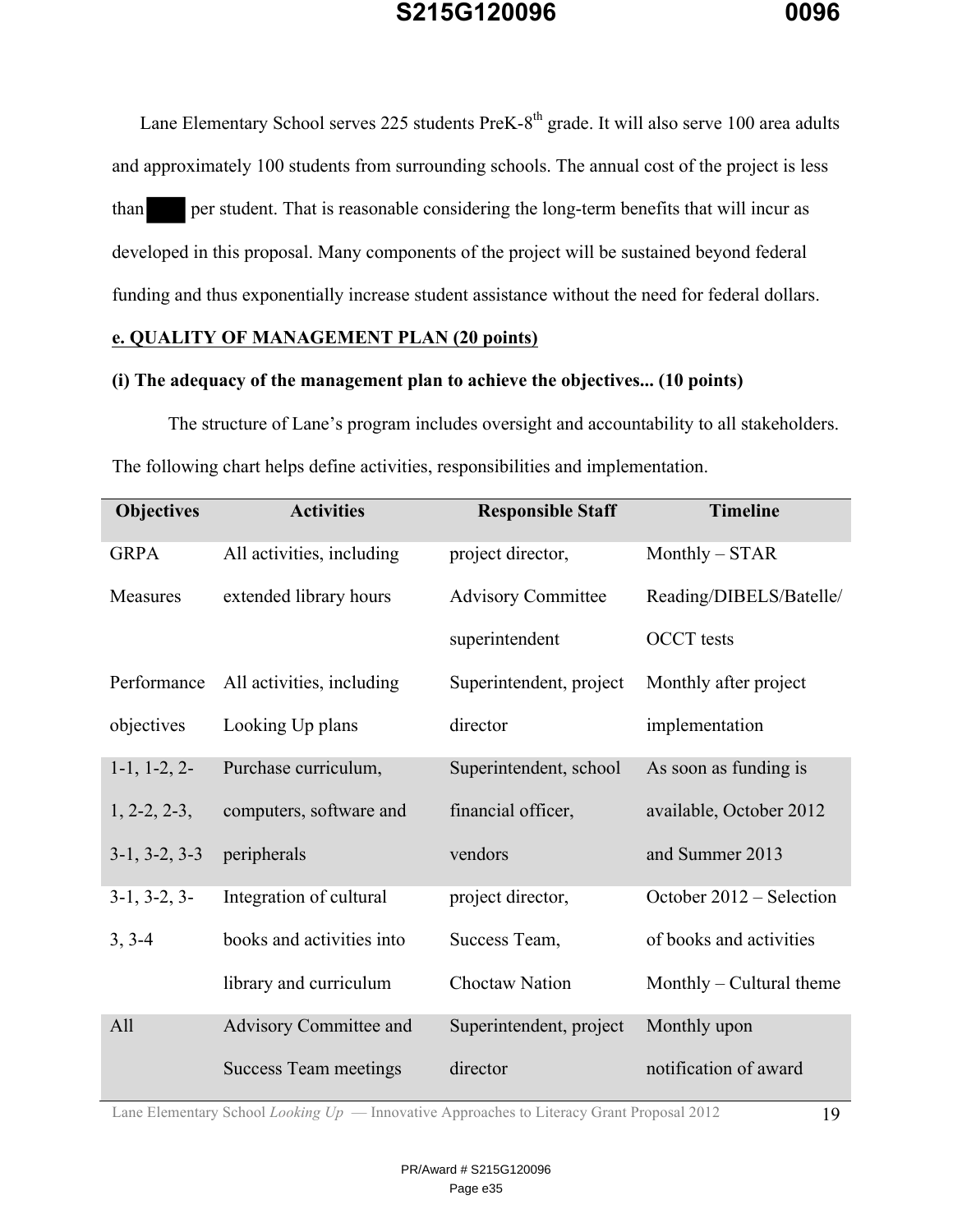| $1-3, 4-1, 4-3$ | Expansion of library hours        | Project director, LMS,     | Begins October 2012,   |
|-----------------|-----------------------------------|----------------------------|------------------------|
|                 | and Family Reading project        | library assistant          | expands in second year |
| $4-1, 4-2$      | Resource sharing                  | Project director, LMS      | Begins October 2012    |
| $5-1, 5-2$      | Professional Development,         | Superintendent, LMS,       | Big 6: November 2012   |
|                 | Big6, and collaboration           | and Big <sub>6</sub>       | Collaboration: weekly  |
| All             | <b>Project Evaluation monthly</b> | <b>Advisory Committee,</b> | Monthly after project  |
|                 | meetings                          | <b>Success Team</b>        | implementation         |
| All             | <b>Annual Evaluation, Action</b>  | Project Director,          | Summer 2013            |
|                 | Plan                              | outside evaluator          |                        |

### **(ii) The extent to which the time commitments are ... (5 points)**

*A majority of the project personnel will be members of groups that have traditionally been underrepresented based on race, national origin, gender, age, or disability. Lane Elementary School and its partners are in compliance with GEPA requirements, Section 427, and will pursue equal opportunity utilizing affirmative action.* 

For the past four years, the applicant has monitored state and federal grant programs to determine the amount of personnel time needed to meet project goals. The staffing decisions for the proposed project were based on that experience.

**Project director:** The **Project Director**, Ms. Sharon Holcomb, is Lane Elementary School's director of federal programs. She has been successful in the implementation and reporting of the Title IID Enhancing Education Through Technology grant, IDEA grants, and the Title I grants. The coordination of personnel and activities will require the director to spend one-quarter of her time on this project. **Librarian:** Upon notice of the award, Lane Elementary School will post a notice for a full-time librarian. Applicants will be required to have a Library Media Specialist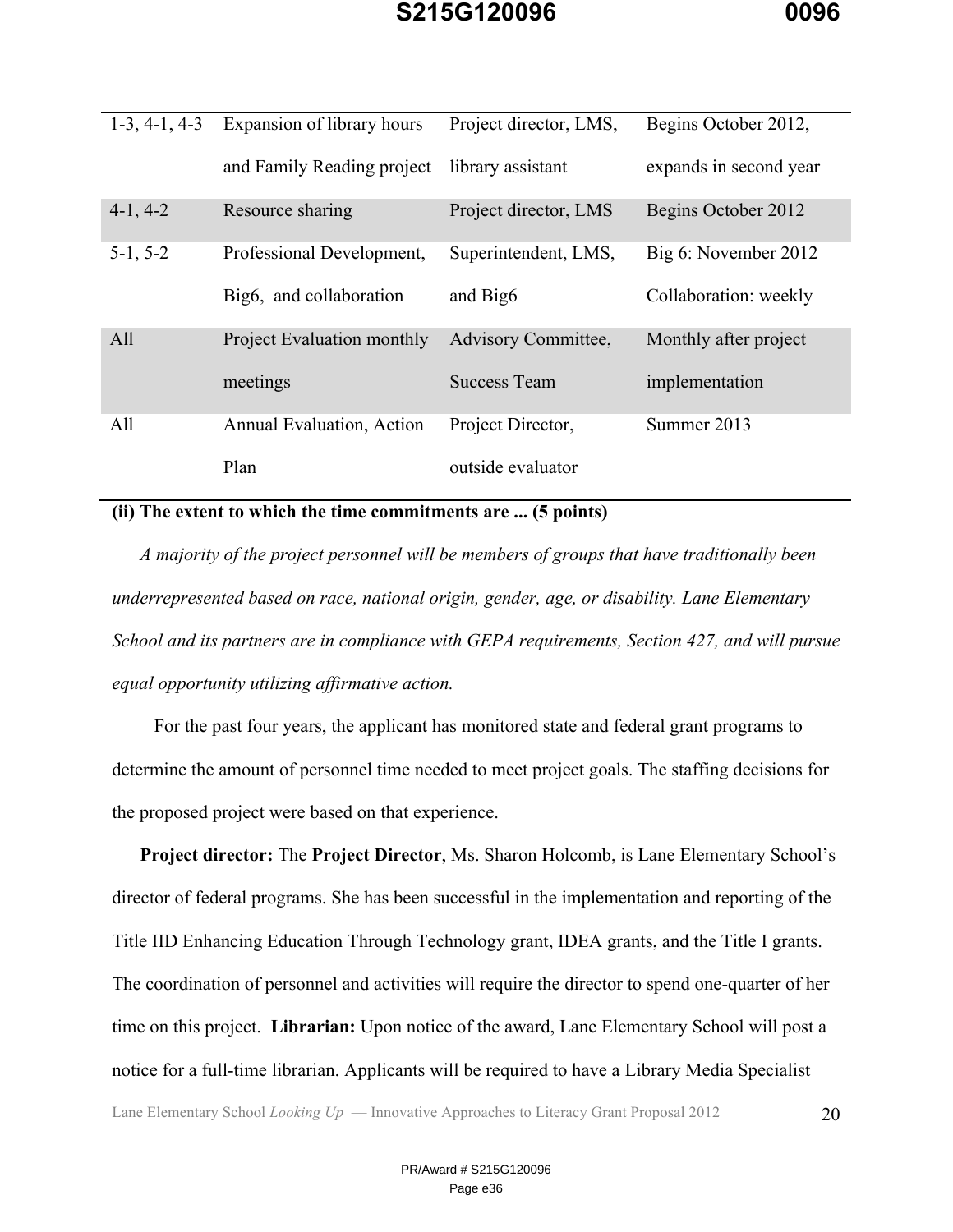certification. The LMS will spend many hours on the first two years of the project, coordinating the Family Read project, installing new technologies, and distributing the books. In the second year, she will expand the Family Read project to the two neighboring schools.

**Project administration/teachers:** Superintendent Roland Smith will be in charge of all financial, administrative, and collaborative aspects of the project. Mr. Smith is a career educator who has helped attain and manage several grant projects at Lane**. All teachers** who will participate hold a valid Oklahoma teaching license.

#### **(iii) The adequacy of mechanisms for ensuring high-quality products ... (5 points)**

Several mechanisms will be in continuous operation throughout the project's first 24 months. These will include: **Leadership from the Project Director, LMS, and Project Advisory Committee.** The Project Director and LMS will analyze the project's activities on a daily basis to determine if adjustments need to be made. The Project Advisory Committee will meet monthly to review project activities and accomplishments. It will recommend adjustments based on the data. **Regular reports.** The Project Director, library staff, and an outside evaluator will provide reports ranging from monthly academic achievement and project activity attendance updates to yearly Annual Performance Reports. These will be publicly provided at Board of Education meetings and Project Advisory Committee meetings. **Librarian/teacher meetings and Professional Learning Communities:** Teachers and library staff will meet daily to collaborate on literacy methods. The teachers and librarians will analyze achievement data to determine if EACH student is improving at an acceptable rate on his or her Looking Up plan.

The above mechanisms will be in place to ensure achievement of the all project goals, the Absolute Priority, and three Competitive Priorities. Specifically: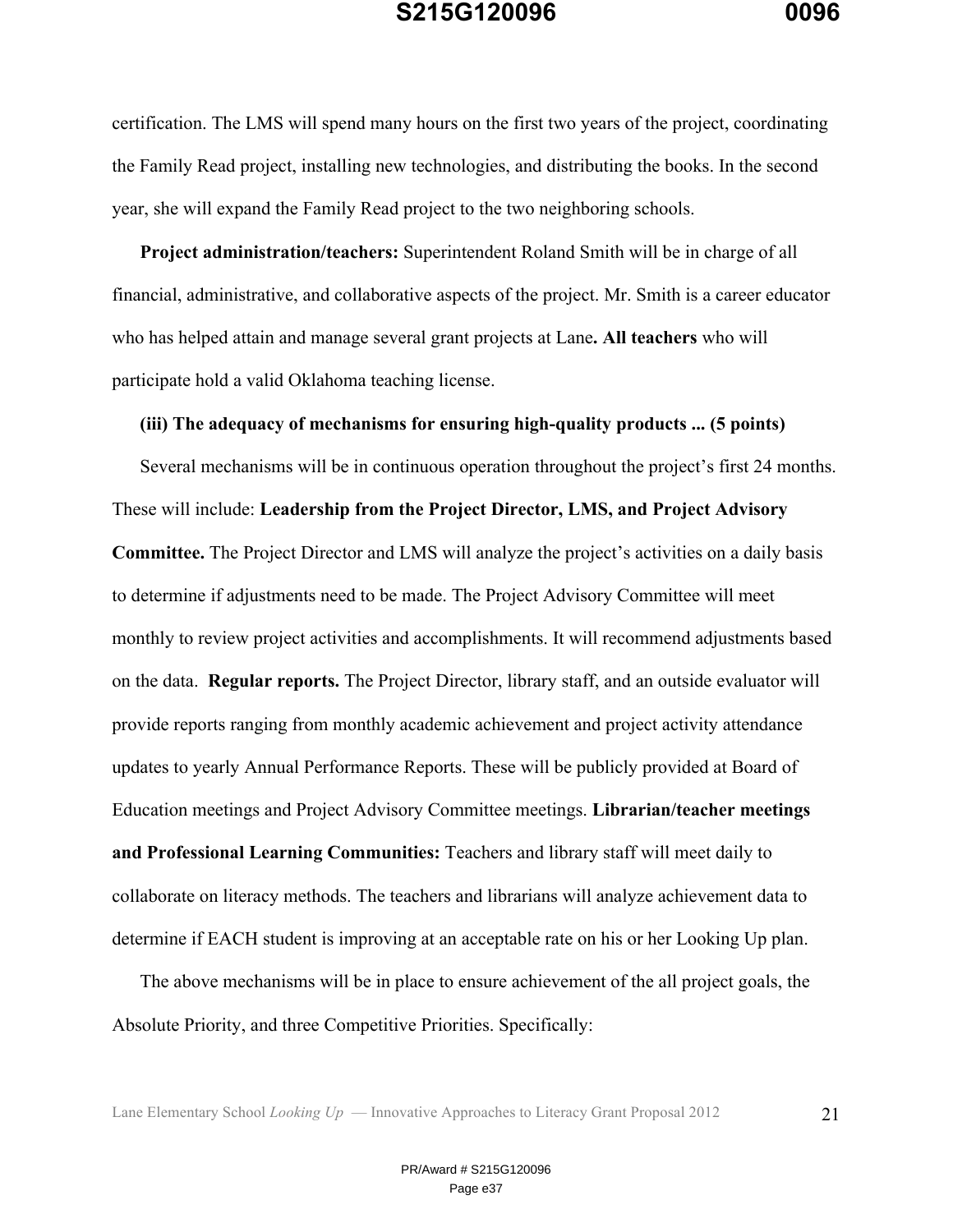• *Absolute Priority: High-quality plan for innovative approaches.* The project administrators will ensure the success of the Parent Read program, FREE BOOKS! Reward program, and book acquisition process so as to get books into the hands of all PreK- $8<sup>th</sup>$  grade students.

• *Competitive Preference Priority 2: Technology.* The project administrators will oversee the acquisition and implementation of digital-based literacy efforts into the classroom, in the library, during extended hours activities, and at students' homes. This will include oversight of professional development in digital-based reading instruction delivery.

• *Competitive Preference Priority 3: Improving Early Learning Outcomes.* The project administrators will implement the principles of Comprehensive School Reform in incorporating proven practices, materials, and curriculum that teach literacy concepts to elementary students. This includes oversight of the extended day program that teaches parents how to incorporate reading techniques at home.

• *Competitive Preference Priority 4: Serving Rural LEAs.* The project administrators will ensure the activities speak to the needs of rural students and residents.

### **f. QUALITY OF THE PROJECT EVALUATION**(15 points)

### **(i) The extent to which the methods include the use of performance measures ... (10 points)**

As explained above, three accountability methods will provide continuous evaluation throughout the year. The entities involved believe in the benefits of continuous analysis of activities and base their evaluation methods on the ASCA National Model program evaluation guidance. This flexible approach allows for adjustment to unexpected challenges and variables.

The following table outlines the method of measurement for each GRPA measure and performance goal, and the timeline for each: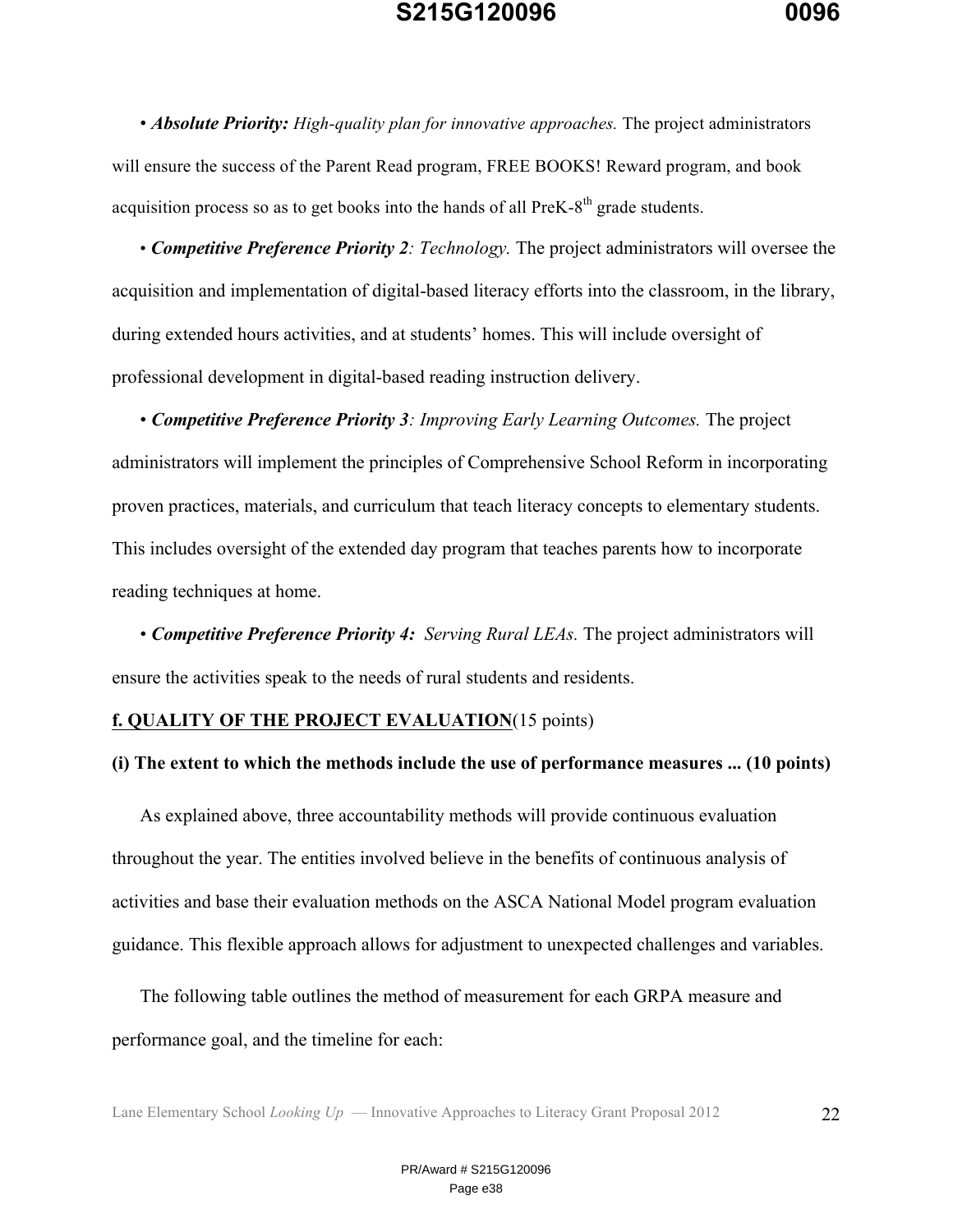

| <b>Objectives</b>             | <b>Assessment Methods and Feedback</b> | <b>Timeline</b>                   |
|-------------------------------|----------------------------------------|-----------------------------------|
| GPRA Goal 1-                  | Baseline Batelle assessment in         | October 2012 - Baseline Batelle   |
| Pre-K student                 | October 2012; quarterly assessments    | assessment                        |
| improvement                   | after; May 2013 — compare yearly       | May 2013 - APR                    |
|                               | numbers with October 2012 baseline     | May 2014 - APR                    |
| GPRA Goal $2-3^{rd}$          | Baseline pre-OCCT tests in October     | October 2012 – Baseline pre-      |
| grade student                 | 2012; quarterly assessments after;     | <b>OCCT</b> assessment            |
| improvement                   | August 2013 — compare yearly           | April 2013/2014 - OCCT tests      |
|                               | numbers with October 2012 baseline     | Summer 2014 — tests analysis      |
| GPRA Goal $3-8$ <sup>th</sup> | Baseline pre-OCCT tests in October     | October 2012 – Baseline pre-      |
| grade student                 | 2012; quarterly assessments after;     | <b>OCCT</b> assessment            |
| improvement                   | August 2013 — compare yearly           | April 2013/2014 - OCCT tests      |
|                               | numbers with October 2012 baseline     | Summer 2014 - tests analysis      |
| Performance                   | Student assessments and placement of   | October 2012 — placement of       |
| objective $1 -$               | students on Looking Up plan; teacher   | students on individual plans      |
| individual Looking            | reports, quarterly assessments,        | Monthly – reports of Success      |
| Up score                      | advisory committee reports, outside    | Team and Advisory Committee       |
| improvement                   | evaluator regular reports, conference  | Continuous – tracking of          |
|                               | reports from attendees, after-school   | attendance in programs and after- |
|                               | program attendance logs                | school program                    |
| Performance                   | Student assessments; tracking of use   | October 2012 - assessments        |
| objective $2-$                | of Native American and                 | Continuous – tracking of          |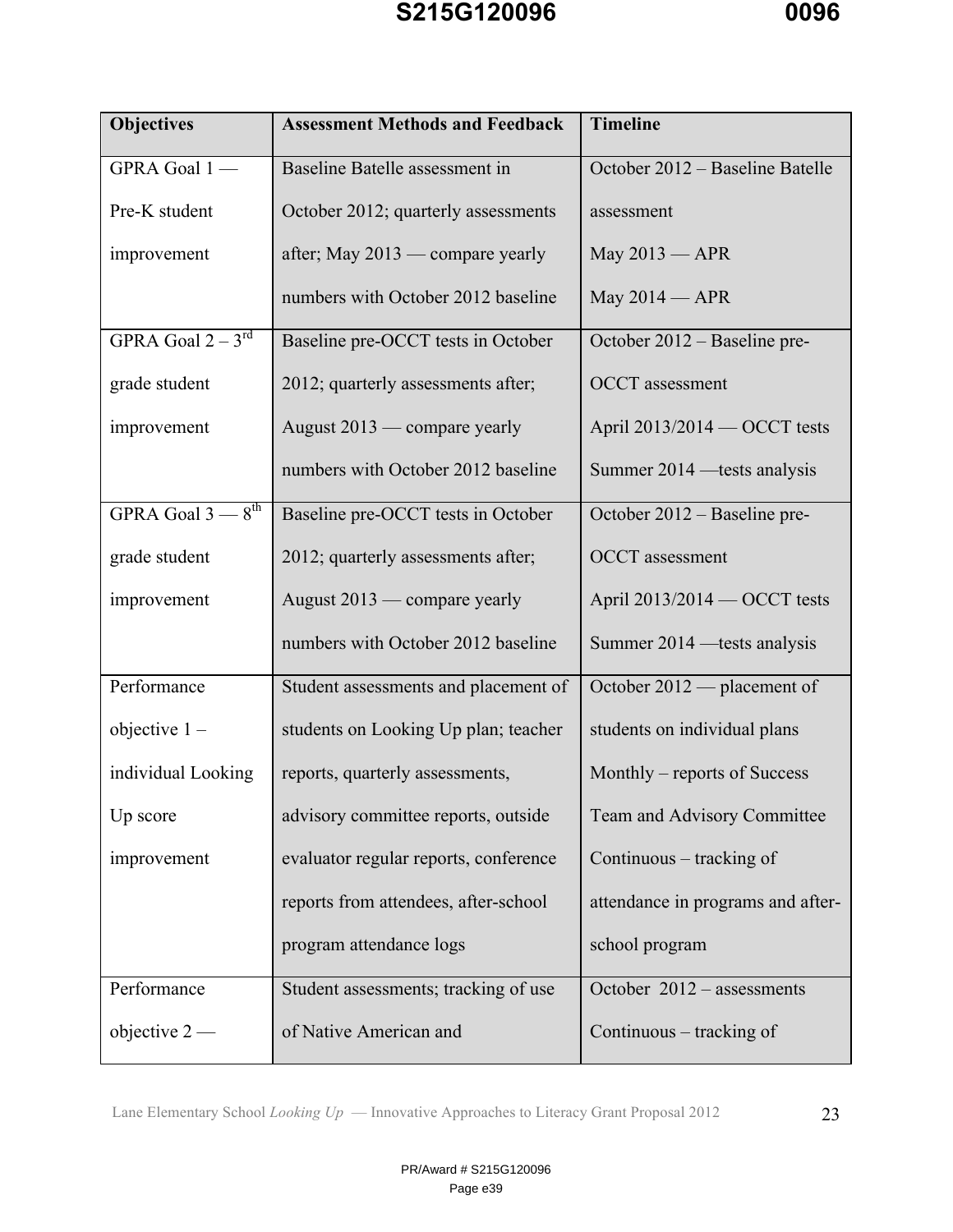| Minority and      | disadvantaged student materials,        | presentations by Choctaw Tribe   |  |  |  |
|-------------------|-----------------------------------------|----------------------------------|--|--|--|
| disadvantaged     | Success Team access reports, after-     | Monthly – Success Team and       |  |  |  |
| student academic  | school attendance logs, number of       | advisory committee meetings      |  |  |  |
| achievement       | DHS and Choctaw presentations           | April 2013/2014 – OCCT Test      |  |  |  |
| Performance       | Tracking of student use of              | September 2012 — tracking of     |  |  |  |
| outcome $3-$      | books/digital resources during school   | use to serve as monthly baseline |  |  |  |
| student use of    | day, checkout records, tracking of      | Continuous – tracking of         |  |  |  |
| library resources | digital resources checked out for home  | resource use                     |  |  |  |
|                   | use, use of resources at Family Nights, | May $2013/2014$ — yearly review  |  |  |  |

In addition to the three methods of feedback and evaluation described above, the school will also hire an outside evaluator to conduct more extensive analysis of the project and its success in meeting goals. This evaluator is a college professor with a doctorate in education administration. He has several years of experience in evaluating grant projects. His method is based on Stakes Countenance Framework, which focuses on both process and output of the project. The outside evaluator will use specific questions for the project implementation (process) and project outcomes (summative). Project personnel – such as the Success Team– will help with data collection of the program, but will allow the evaluator to conduct all observations.

The above methods are used to meet the requirements of the GPRA and project goals. All the data and reports will be analyzed and used by the advisory committee, Success Team, and project director in determining whether the program is meeting needs and if modifications are needed. The Annual Performance Reports produced by the project director and evaluator will provide summative overviews of successes and challenges. The outside evaluator will compose a